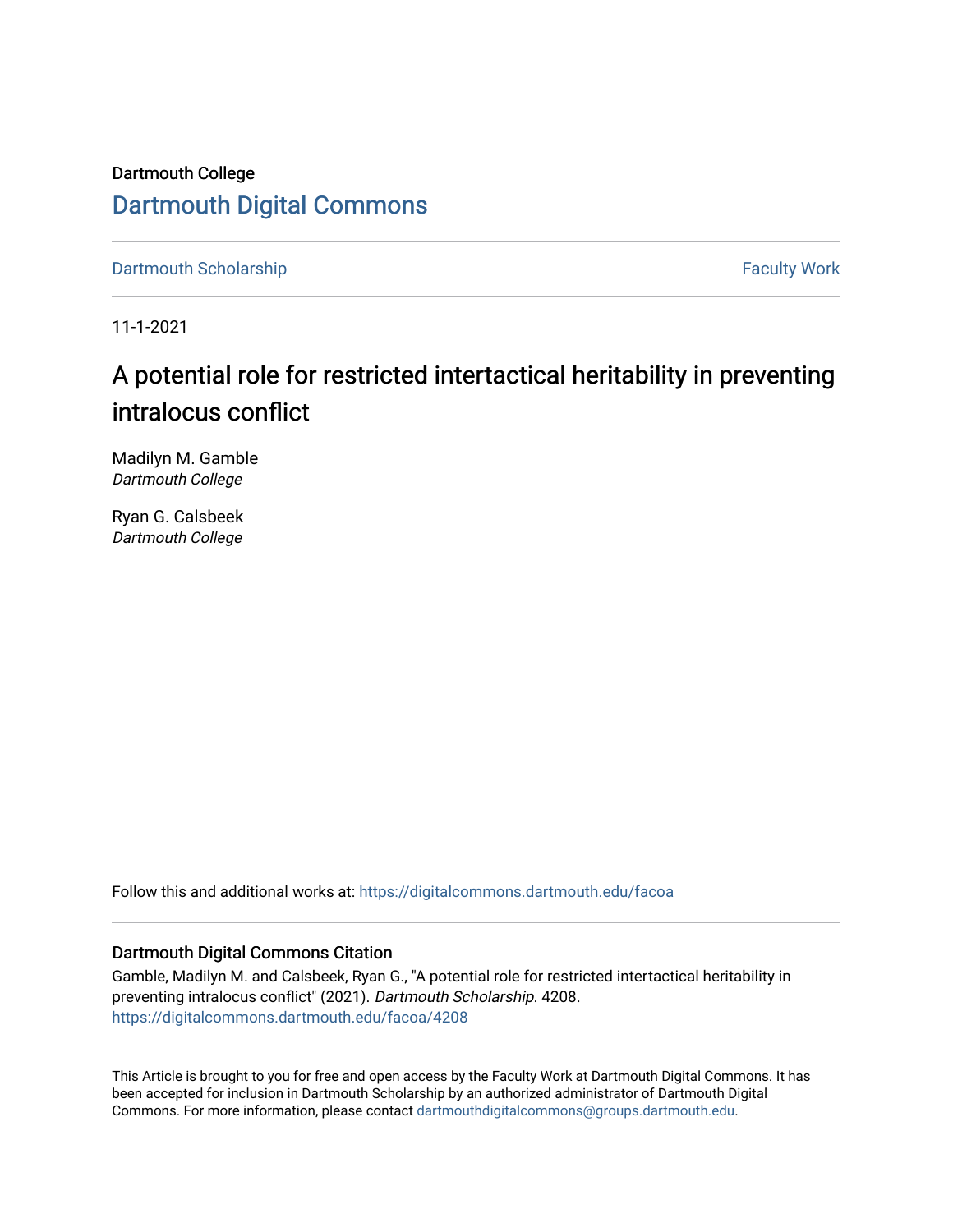DOI: 10.1111/eva.13292

# **ORIGINAL ARTICLE**



# **A potential role for restricted intertactical heritability in preventing intralocus conflict**

**Madilyn M. Gambl[e](https://orcid.org/0000-0003-4791-059X)** | **Ryan G. Calsbeek**

Graduate Program in Ecology, Evolution, Ecosystems, and Society, Dartmouth College, Hanover, NH, USA

#### **Correspondence**

Madilyn M. Gamble, Graduate Program in Ecology, Evolution, Ecosystems, and Society, Dartmouth College, 78 College Street, Hanover, NH 03755, USA. Email: [mmg.gr@dartmouth.edu](mailto:mmg.gr@dartmouth.edu)

**Funding information** Dartmouth Graduate Fellowship

### **Abstract**

Intralocus sexual conflict, which arises when the same trait has different fitness optima in males and females, reduces population growth rates. Recently, evolutionary biologists have recognized that intralocus conflict can occur between morphs or reproductive tactics within a sex and that intralocus tactical conflict might constrain tactical dimorphism and population growth rates just as intralocus sexual conflict constrains sexual dimorphism and population growth rates. However, research has only recently focused on sexual and tactical intralocus conflict simultaneously, and there is no formal theory connecting the two. We present a graphical model of how tactical and sexual conflict over the same trait could constrain both sexual and tactical dimorphisms. We then use Coho salmon (*Oncorhynchus kisutch*), an important species currently protected under the Endangered Species Act, to investigate the possibility of simultaneous sexual and tactical conflict. Larger Coho males gain access to females through fighting while smaller males are favored through sneaking tactics, and female reproductive success is positively correlated with length. We tested for antagonistic selection on length at maturity among sexes and tactics and then used parent– offspring regression to calculate sex- and tactic-specific heritabilities to determine whether and where intralocus conflict exists. Selection on length varied in intensity and form among tactics and years. Length was heritable between dams and daughters ( $h^2 \pm 95\%$  CI = 0.361  $\pm$  0.252) and between fighter males and their fighter sons (0.867  $\pm$  0.312), but no other heritabilities differed significantly from zero. The lack of intertactical heritabilities in this system, combined with similar selection on length among tactics, suggests the absence of intralocus conflict between sexes and among tactics, allowing for the evolution of sexual and tactical dimorphisms. Our results suggest that Coho salmon populations are unlikely to be constrained by intralocus conflict or artificial selection on male tactic.

#### **KEYWORDS**

alternative reproductive tactics, antagonistic selection, heritability, intralocus conflict, *Oncorhynchus kisutch*

This is an open access article under the terms of the [Creative Commons Attribution](http://creativecommons.org/licenses/by/4.0/) License, which permits use, distribution and reproduction in any medium, provided the original work is properly cited.

© 2021 The Authors. *Evolutionary Applications* published by John Wiley & Sons Ltd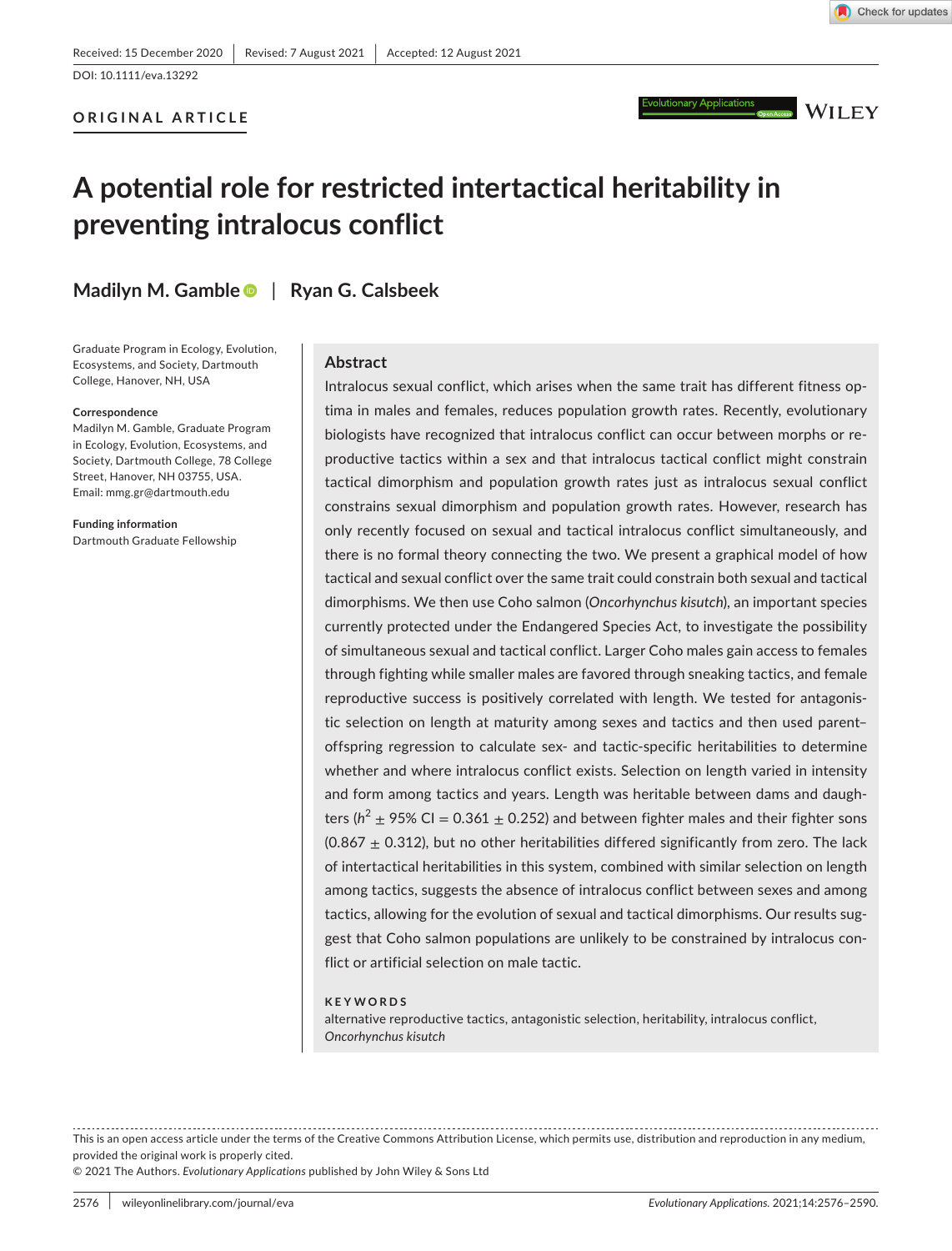# **1**  | **INTRODUCTION**

The maintenance of diversity between and within the sexes has long captivated biologists. Males and females of most sexually reproducing taxa share most of the same genes yet often exhibit dramatic differences in how those genes are expressed as phenotypes. Differences between the sexes may result from sexually antagonistic selection when the traits conferring high fitness differ between males and females (Bonduriansky & Chenoweth, 2009; Cox & Calsbeek, 2009; Rice & Chippindale, 2001). The ecological and evolutionary consequences of antagonistic selection between the sexes are diverse and can influence standing levels of genetic variation, population growth rate, and intersexual correlations for fitness and other life-history traits, depending on the strength and direction of intersexual genetic correlations of the traits under antagonistic selection (Bielak et al., 2014; Bonduriansky & Chenoweth, 2009; Foerster et al., 2007; Lande, 1980; Pischedda & Chippindale, 2006; Prasad et al., 2007). Importantly, the degree to which males and females can independently respond to antagonistic selection will depend on the strength and direction of these intersexual genetic correlations (Bonduriansky & Chenoweth, 2009). The evolution of sexual dimorphism may, in some cases, reflect partial resolution of conflict arising from antagonistic selection, and this pattern has largely dominated the study of genomic conflict (Cox & Calsbeek, 2009). However, because sexually dimorphic traits can be genetically correlated with other traits, sex-dependent trait expression does not always indicate resolved conflict (Cox & Calsbeek, 2009; Harano et al., 2010).

Conflict arising from antagonistic selection need not be limited to differences in males and females. For example, alternative reproductive tactics (ARTs) face many of the same adaptive challenges as do males and females (Morris et al., 2013): Different phenotypes may emerge from different genotypes (Shuster & Wade, 1991; Sinervo & Lively, 1996; Zimmerer & Kallman, 1989; Zuk et al., 2006) or from identical genotypes mediated by development and the environment (Emlen, 1994; Moczek & Emlen, 1999; Oliveira et al., 2008; Rowland & Emlen, 2009) and may be subject to opposing selection pressures depending on the tactic in which they are expressed (Engqvist & Taborsky, 2016; Hunt & Simmons, 1997; Taborsky & Brockmann, 2010). Increasing appreciation for the parallels between sexual and tactical dimorphisms has led to a handful of recent studies focused on intralocus tactical conflict, which occurs when selection and genetic correlations act in opposite directions between two or more alternative reproductive tactics (Bielak et al., 2014; Buzatto et al., 2015, 2018; Morris et al., 2013). As in the case of sexual dimorphism, the presence of ARTs implies alternative fitness optima within a sex. If this is true, a prediction would be that selection gradients on a common trait should differ among tactics (Figure 1a). As is also the case for sexual dimorphism, the pattern of polymorphism alone is insufficient evidence for the resolution of intralocus conflict among tactics (Cox & Calsbeek, 2009; Figure 1b). For example, recent work has shown that genetic correlations for the same trait between different tactics can limit the independent evolution of each tactic

(Abbott & Svensson, 2010; Buzatto et al., 2015, 2018) and that the genes for some alternative male tactics can differentially affect the fitness of their daughters in species as divergent as bulb mites (Bielak et al., 2014) and lizards (Sinervo & Zamudio, 2001). These studies suggest that ARTs may contribute to patterns of genomic conflict.

While intralocus sexual and tactical conflicts have been studied separately, and parallels between sexual and tactical polymorphisms have been recognized, few studies have focused on how these analogous processes might interact in the same system. Specifically, we still do not understand the evolutionary consequences of having multiple fitness peaks both between sexes and among tactics. This is an important shortcoming since antagonistic selection between sexes and among tactics does not occur in isolation—if the genetic architecture for a given trait is shared between the sexes as well as among tactics, then that trait may experience different forms of selection in each context. Thus, for example, the response to selection acting on a trait in females could be influenced by intralocus conflict among male tactics, a pattern that could be easily overlooked if a trait is studied only at the level of sex or male tactic but not both. From this perspective, it may be more useful to consider females, fighter males, and sneaker males as three different tactics rather than treating their differences as two separate variables. Depending on the strength and direction of intersexual and intertactical genetic correlations, antagonistic selection between sexes and tactics could theoretically (1) maintain variation for ARTs if traits that make a low fitness male tactic also make a high fitness female, (2) reduce population growth rate if traits that make a high fitness male tactic also make a low fitness female, and (3) result in reduced or negative



**FIGURE 1** (a) Intralocus tactical and sexual conflicts occur when fitness optima for a trait (unshaded distributions), but not trait expression (shaded distribution), differ between males and females and between male tactics. (b) Sexual and tactical dimorphism can occur without the full resolution of intralocus conflict, which would occur if the trait expression distributions (shaded) fell exactly under the fitness optima distributions (unshaded). Adapted from Cox and Calsbeek (2009)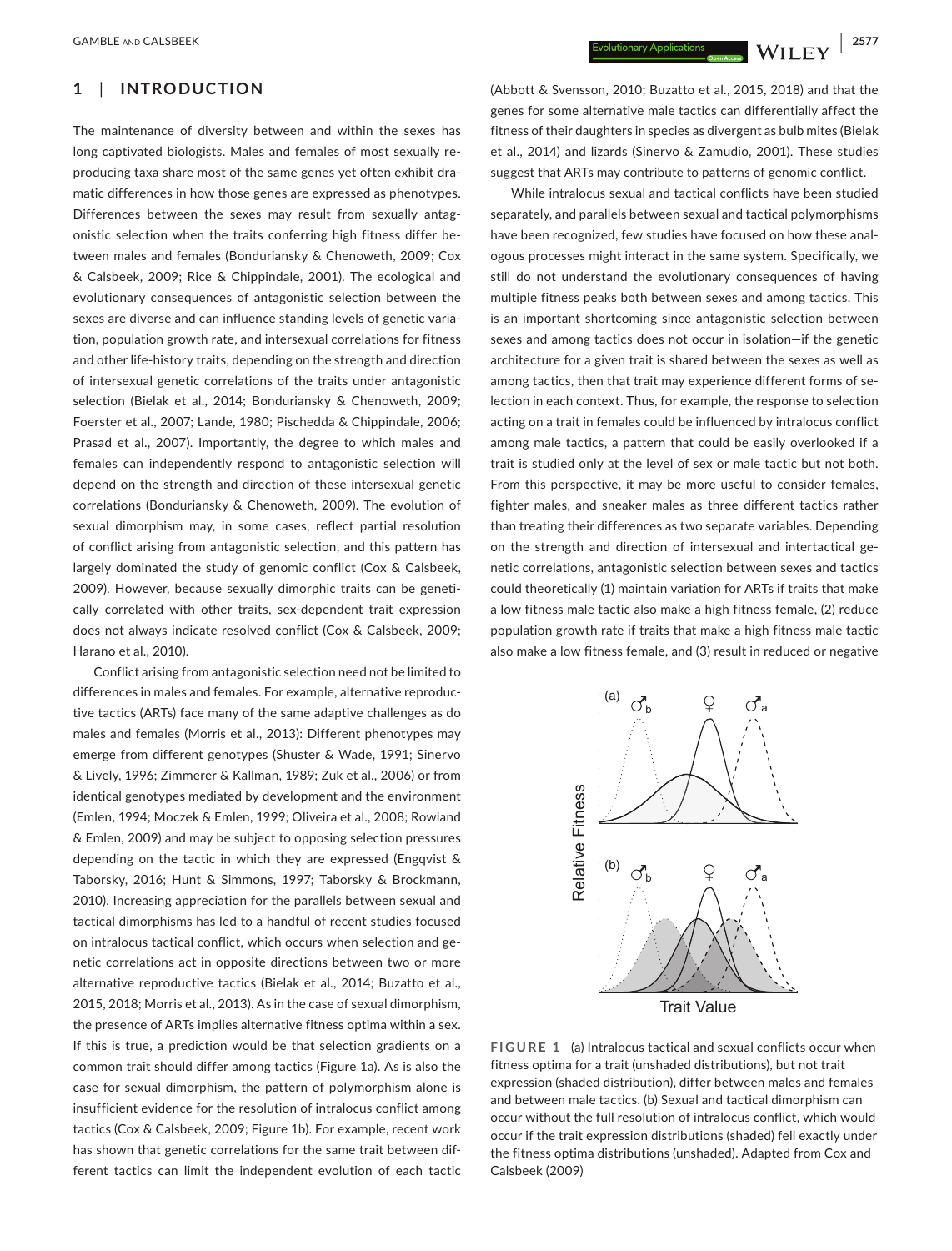genetic correlations for certain traits between sexes and tactics, thus avoiding conflict altogether. Here, we take new steps toward addressing these gaps in understanding, using Salmonid fishes as a study system.

Salmonid fishes are an excellent system in which to investigate the combined effect of sexual and tactical dimorphism. Salmon ARTs are defined by differences in age and length at maturity generally exhibited by males but not females (Quinn, 2018). "Jacks" are faster growing males that mature 1–2 years earlier and considerably smaller than females and other males in the population and employ a sneaking or satellite strategy to gain parentage. "Hooknose" males mature at the same age as (but sometimes larger than) the females and fight to win proximity to females on the spawning grounds. Because most salmonids are semelparous, the tactics represent two solutions to a trade-off between individual reproductive success and survival to reproduction: Hooknose males spend more time in the ocean compared with jacks, decreasing their chances of surviving to reproduce but increasing their chances of fertilizing eggs if they do survive (Quinn, 2018).

Studies of selection on length at maturity in salmonids have reported inconsistent patterns. In mating experiments, male length at maturity has been shown to be under disruptive selection (Gross, 1985) and negative frequency-dependent selection (Berejikian et al., 2010; Thomaz et al., 1997). Multiyear studies have revealed temporal variation in the strength and mode of selection. In a 19 year study, Seamons et al. (2007) found that both male and female Steelhead (*Oncorhynchus mykiss*) experienced stabilizing, disruptive, and positive directional selection on length at maturity in different years, but that larger individuals of both sexes had higher fitness in most years. In a 2-year study of Coho salmon, Kodama et al. (2012) found positive directional selection on length at maturity for hooknose and jack males in both years, though selection on length was not statistically significant except for in hooknose males in one of the years. Pink salmon (*Oncorhynchus gorbuscha*) also experienced positive selection on length at maturity in males and females across four breeding seasons (Dickerson et al., 2002), though pink salmon do not exhibit male ARTs (Quinn, 2018). Female length at maturity has most often been found to be under directional or stabilizing selection (larger females produce more and larger eggs, with an upper size limit above which they may be unable to reach their spawning grounds; Quinn, 2018). Male age and length at maturity are thought to be influenced by a genetically determined, heritable maturation threshold and environmental conditions that determine whether that threshold is reached (Heath et al., 1994; Lepais et al., 2017). Female Pacific salmon vary less than males do in length and age at maturity and by definition do not mature as young as jack males; nor do females develop the exaggerated jaws and humped backs associated with hooknose males (Quinn, 2018). Therefore, we have no prior expectation about whether sexual conflict arising from ARTs would manifest between females and jacks or hooknose males.

Although males are more variable than females in their life history and morphology, female age, length, fecundity, and egg size still vary considerably within and among populations. Because length

at maturity is heritable (median reported narrow-sense heritability for Salmonine species is 0.21 for both length and age; Carlson & Seamons, 2008) and because longer females have higher fecundity and larger eggs (Quinn, 2018), it is possible that genes carried by jacks could produce daughters that are younger or smaller at maturity and thus less fit—than those of hooknose males. Alternatively, jacks might pass genes for faster growth to their daughters, and because females do not mature precociously, jacks would have larger and fitter daughters than hooknose males. If there is no intersexual genetic correlation for length at maturity, the genes carried by jacks would not affect their daughters' length or fitness at all. Unfortunately, most studies on the effects of male salmon ARTs on their offspring do not differentiate between male and female offspring (but see Iwamoto et al., 1984 and Duston et al., 2005), nor do they follow offspring to maturity, precluding conclusions about intersexual correlations for fitness. Even fewer studies have linked male ART to the reproductive success of their daughters.

Understanding how the genetic architecture underlying male ARTs affects females carrying those genes has important implications for conservation, as female fecundity is a limiting factor in population growth (Manning, 1984; Stearns, 1992; Whitlock & Agrawal, 2009). This is especially true in semelparous species such as salmonids (Stearns, 1976). If, for example, jacks have larger and more fecund daughters than hooknose males, selection against jacks in hatcheries would reduce population growth rates. In species that are threatened or endangered, such as Coho salmon, reduced population growth rates would be detrimental to conservation efforts. While recent work has begun to address sexual conflict in salmonids by uncovering the genetic architecture of age and length at maturity and ARTs in salmonids (Ayllon et al., 2015; Barson et al., 2015; Pearse et al., 2019; Sinclair-Waters et al., 2020), it is clear that species and populations vary in both genetic architecture for these traits and the degree to which that genetic architecture is sex-specific (Kusche et al., 2017; Waters et al., 2021).

While age and length at maturity are correlated in salmonids, size also varies considerably within age groups, and this variation may still be subject to sex- and tactic-specific selection. Here, we quantify the degree of intralocus sexual and tactical conflict over length at maturity between sexes and tactics in Coho salmon (*Oncorhynchus kisutch*). Given that intralocus tactical conflict and intralocus sexual conflict are essentially identical in concept and computation (Abbott et al., 2019), we henceforth use the term "tactic" to refer to females, jacks, and hooknose males. Using a 2-generation pedigree of wild Coho, we first determined whether selection was tactically antagonistic by quantifying tactic-specific selection gradients for length at maturity. We then estimated intertactical heritability through tacticspecific single parent–offspring regressions to determine whether length at maturity could evolve independently in each tactic. We compared intertactical heritabilities with selection gradients to determine whether intralocus conflict exists among females, hooknose males, and jacks. Finally, we use our results to address the possible effects of intralocus sexual and tactical conflict on the maintenance of genetic variance for ARTs, population growth rate, and inter- and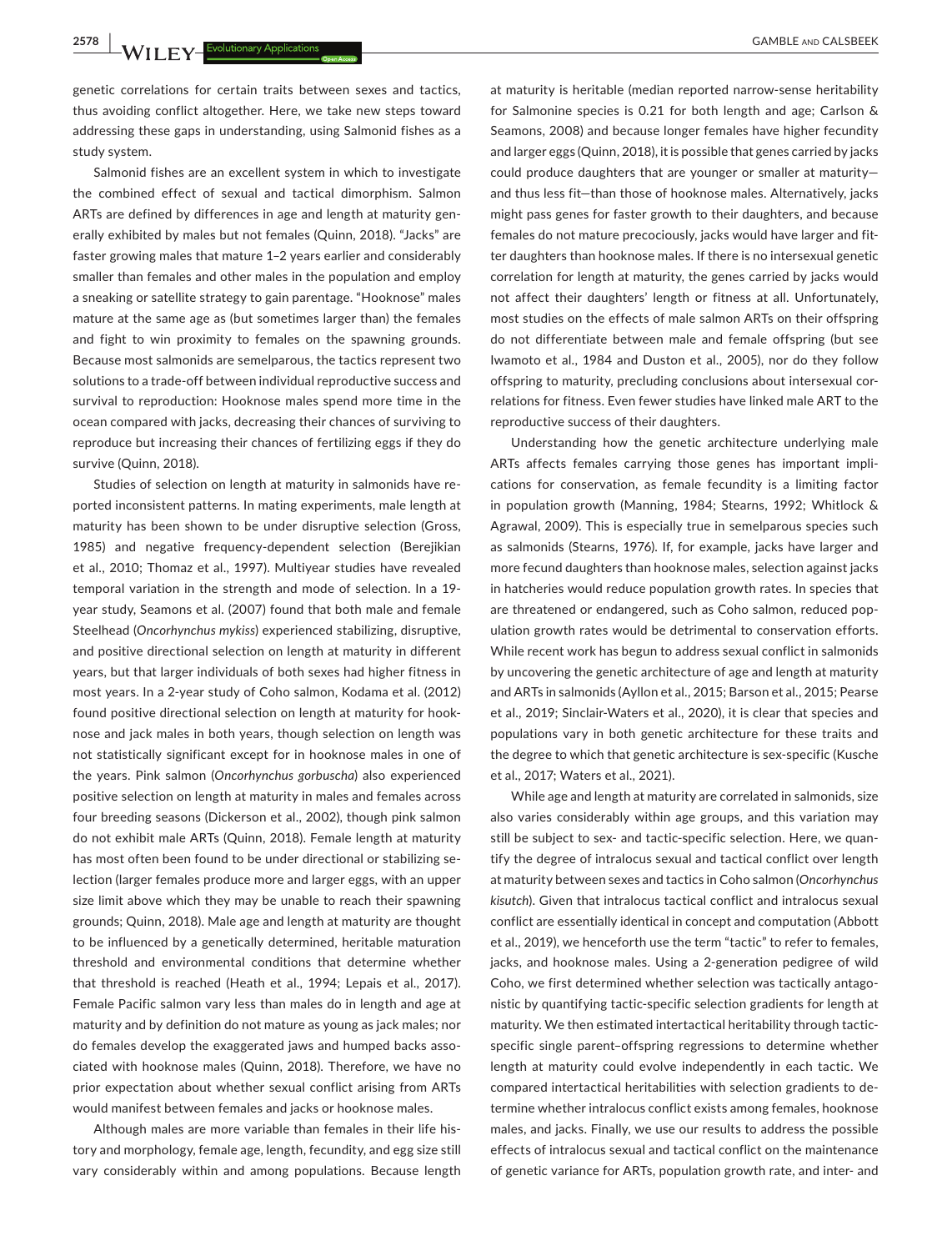intrasexual correlations for fitness. Given existing sexual and tactical dimorphism in this species (Quinn, 2018), we hypothesized that selection gradients and parent–offspring correlations would differ among females, jacks, and hooknose males.

# **2**  | **METHODS**

# **2.1**  | **Data**

We used a publicly available dataset containing pedigreed sexspecific life history and lifetime reproductive success data (Banks et al., 2013) for a population of Coho salmon (*O*. *kisutch*) from Calapooya Creek, Oregon, USA. The dataset is described in detail by Thériault et al. (2011) and was originally collected to compare were three years old. While there was variation in length at maturity within and between tactics, the only variation in age at maturity was between tactics. Therefore, we did not include age in our analyses.

# **2.2**  | **Selection analysis**

We used ANOVA to compare length at maturity among females, hooknose males, and jacks. Because the dataset included 5 years of reproductive success data (2002–2006), we first determined whether selection on length at maturity, and any differences in selection among tactics, differed among years. To do this, we fit a generalized linear model (*glmz*) with a Poisson family and a log-link relating absolute reproductive success to standardized length, the square of standardized length, tactic, year, and all interactions involving length:

 $RS = \beta_0 + \beta_1(StdLength) + \beta_2(StdLength)^2 + \beta_3(Tactic) + \beta_4(Year) + \beta_5(StdLength^*Tactic)$ + $\beta_6$ (StdLength<sup>2</sup> \* Tactic) +  $\beta_7$ (StdLength\*Year) +  $\beta_8$ (StdLength<sup>2</sup> \* Year) +  $\beta_9$ (Tactic\*Year)  $+\beta_{10}$ (StdLength\*Tactic\*Year) +  $\beta_{11}$ (StdLength<sup>2</sup> \* Tactic\*Year) +  $\varepsilon$ 

the reproductive success of fish bred and reared in hatcheries versus in the wild. Briefly, sexually mature fish were sampled as they returned to the river to spawn between 2001 and 2009 and a 2-generation pedigree was constructed using 10 microsatellite loci and a maximum-likelihood-based parentage analysis as described in Thériault et al. (2011). The pedigree included data on reproductive success and length for both a parent generation and an offspring generation, allowing for selection analysis on length at maturity for two generations and for the calculation of heritability of length at maturity. Reproductive success of each individual was measured as the number of their offspring that returned as adults to spawn. As such, this metric includes components of both offspring survival and parent reproduction, which unfortunately could not be avoided with this dataset. Thériault et al. (2011) classified male salmon as 2-year-old "jacks" if they were below 500 mm length and as 3-year-old hooknose males based on a bimodal length distribution for males; we retain their classification of male tactic in our analyses. We used only fish that (1) were spawned and reared in the wild, (2) were assigned to both a dam and a sire that were also reared in the wild, and (3) had both length and reproductive success data. The final dataset included a total of 1398 individual wild Coho salmon (681 females and 717 males). Of these, 775 were offspring (380 females and 395 males) captured between 2004 and 2006 with known sires and dams. The 623 parents of these fish included 301 dams and 322 sires (264 hooknose and 58 jack males) caught in 2002 and 2003. Hooknose males sired 678 of the offspring (345 sons and 333 daughters) and jack males sired 97 of the offspring (50 sons and 47 daughters). Although age at maturity is correlated with length in salmonids (Quinn, 2018), and thus, length at age would also be of interest, tactic and age are completely conflated in this dataset: All jacks were two years old, while all females and hooknose males Significant 2-way interactions between year and standardized length or the square of standardized length would suggest that linear or quadratic selection differed among years. Significant 3-way interactions with year would indicate that linear or quadratic selection differed among tactics in ways that differed among years. We then analyzed selection on length at maturity, first for all years pooled and then separately for each year. For each year and for the pooled data, we also analyzed selection for all tactics pooled and separately for each tactic. To determine the statistical significance of linear and quadratic selection on length in each situation, we fit a *glmz* with a Poisson family and a log-link relating absolute reproductive success to standardized length and the square of standardized length. Length was standardized to the population mean in units of standard deviations (Arnold & Wade, 1984). Significance of each term was determined using analysis of deviance with a chi-square test.

We quantified natural selection on length using traditional selection gradient analyses with length and the square of length standardized to the population mean in units of standard deviations (Arnold & Wade, 1984). The population mean was calculated for each selection analysis based on the portion of the population being considered: For selection analysis on all years and tactics pooled, we used the mean of all years and tactics; for selection analyses on a given year with all tactics pooled, we used the mean of all individuals that reproduced in that year, regardless of tactic; and for selection analyses on a given tactic within a year, we used the mean of all individuals of that tactic reproducing in that year. We measured relative reproductive success by dividing each individual's reproductive success by the population mean (Lande & Arnold, 1983). We estimated linear (i.e., directional) selection as the regression coefficient ( $\beta \pm 1$ SE) for relative reproductive success as a function of standardized length: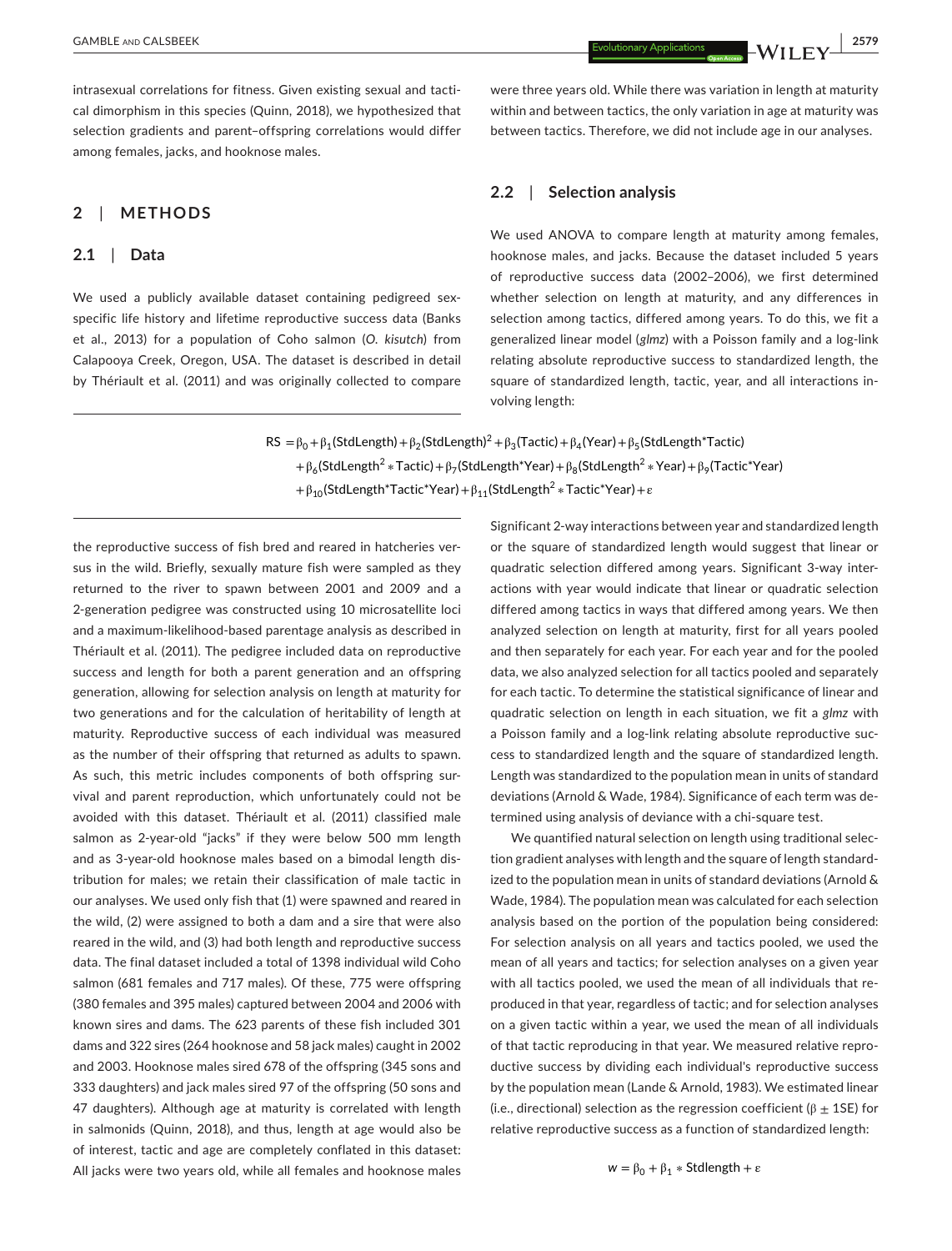We estimated quadratic (i.e., stabilizing or disruptive) selection from the partial regression coefficient for relative reproductive success as a function of the square of standardized length. These quadratic models also included linear terms:

 $w = \beta_0 + \beta_1 * \text{StdLength} + \gamma * \text{StdLength}^2 + \varepsilon$ 

Estimates of quadratic selection ( $\gamma \pm 1$ SE) are calculated by doubling the quadratic regression coefficient and its associated standard error (Phillips & Arnold, 1989). Although selection gradients can be calculated directly from the coefficients of the *glmz* (Chevin et al., 2015; Morrissey & Goudie, 2016), these methods perform about

with a genetic correlation of 0). Thus, we tested the hypotheses that (1) single parent–offspring regression slopes differ from zero (i.e., intertactical heritabilities differ from 0) and (2) single parent– offspring regression slopes differ from 0.5 (i.e., heritabilities differ from 1). In instances where parent and offspring tactic variances were unequal, we tested the null hypothesis that the single parent– offspring regression slopes differ from 0.5/(parent standard deviation/offspring standard deviation; i.e., heritabilities differ from 1; Falconer & Mackay, 1989, p. 168).

To determine the intertactical heritabilities of length at maturity, we used a linear model relating mean offspring length to dam length, sire length, offspring tactic, and two-way interactions between dam length and offspring tactic and sire length and offspring tactic:

OffspringLength =  $\beta_0 + \beta_1$ (DamLength) +  $\beta_2$ (SireLength) +  $\beta_3$ (OffspringTactic) + $\beta_4$ (DamLength\*OffspringTactic)+ $\beta_5$ (SireLength\*OffspringTactic)+ $\varepsilon$ 

as well as standard OLS regression methods originally proposed by Lande and Arnold (1983) and Arnold and Wade (1984) (Morrissey & Goudie, 2016). For simplicity, we used OLS regression for estimates of selection (Lande & Arnold, 1983). We visualized fitness functions using cubic splines implemented through the "gam" function in R (Schluter, 1988). We performed all statistical analyses in R.

#### **2.3**  | **Parent–offspring regression**

Recent advances in the field of quantitative genetics, particularly the use of animal models (Kruuk, 2004; Wilson et al., 2010), have allowed for more robust estimates of quantitative genetic parameters such as additive genetic variance and covariance. The advantage of these models over parent–offspring regression is that they make use of pedigree relationships other than those between parents and offspring (Kruuk, 2004). However, the benefits of animal models can only be realized with much larger sample sizes (often thousands of individuals) and denser pedigrees (i.e., individuals related in ways other than parent–offspring) compared with those required by traditional parent–offspring regression (Kruuk, 2004). Because of the comparatively low sample size of this pedigree, the low number of maternal half-siblings per individual (mean  $\pm$  SD = 1.8  $\pm$  3.9), and because preliminary animal model analyses to estimate additive genetic (co)variances for length at maturity exhibited very poor mixing and failed to converge, we used traditional parent–offspring regression rather than animal models and estimated intertactical heritabilities instead of intertactical genetic correlations. In the absence of the ability to measure genetic correlations, intertactical heritability estimates of length at maturity still indicate whether selection on one tactic could drive evolution of another. Specifically, an intertactical heritability of 1 would represent complete evolutionary constraint (at least until the G matrix evolves), while a genetic correlation greater than 0 represents partial constraint (slower evolution toward the optimal phenotype than would be achieved

A significant interaction would show that the correlation between parent and offspring length differed depending on whether the offspring was a female, jack, or hooknose male; such a result would suggest that the heritability of length at maturity differs among tactics and would need to be calculated independently. Nonsignificant interactions would indicate that the slope of the parent–offspring regression for length does not differ among tactics and that a single heritability estimate would apply to all tactics. Because single parent– offspring regressions only give a valid estimate of heritability if the phenotypic variances of the trait in question are equal between the sexes (Falconer & Mackay, 1989)—or in this case, tactics—we used a Bartlett test to determine whether the variance in length at maturity differed among tactics before calculating tactic-specific heritabilities. We did not include maternal or environmental affects in these models, both because of limited power due to low sample size and because maternal effects on length in salmonids are thought to disappear early in life (Silverstein & Hershberger, 1992, 1994). Heritabilities were estimated by multiplying the slope of the single parent–offspring regression (b<sub>op</sub>) by two (Falconer & Mackay, 1989), except in cases where the variances of the parent and offspring tactics were unequal. In this case, heritability was estimated by multiplying the slope of the single parent-offspring regression  $(b_{op})$  by two times the ratio of the standard deviations of length at maturity for the parent tactic to that of the offspring tactic (2*σp*/*σo*; Falconer & Mackay, 1989, p. 168). Statistical analyses were performed in R version 4.0.3 or JMP Pro 15.

## **3**  | **RESULTS**

#### **3.1**  | **Selection analysis**

The length of females (dams and daughters) ranged from 520 to 875 mm (mean  $\pm$  SE: 733.06  $\pm$  1.84 mm). Males (sires and sons) ranged in length from 140 to 890 mm (mean  $\pm$  SE: 677.95  $\pm$  5.187 mm. Jacks ranged in length from 140 to 495 mm (mean  $\pm$  SE: 423.45  $\pm$  3.39 mm), and hooknose males ranged from 530 to 890 mm (mean  $\pm$  SE: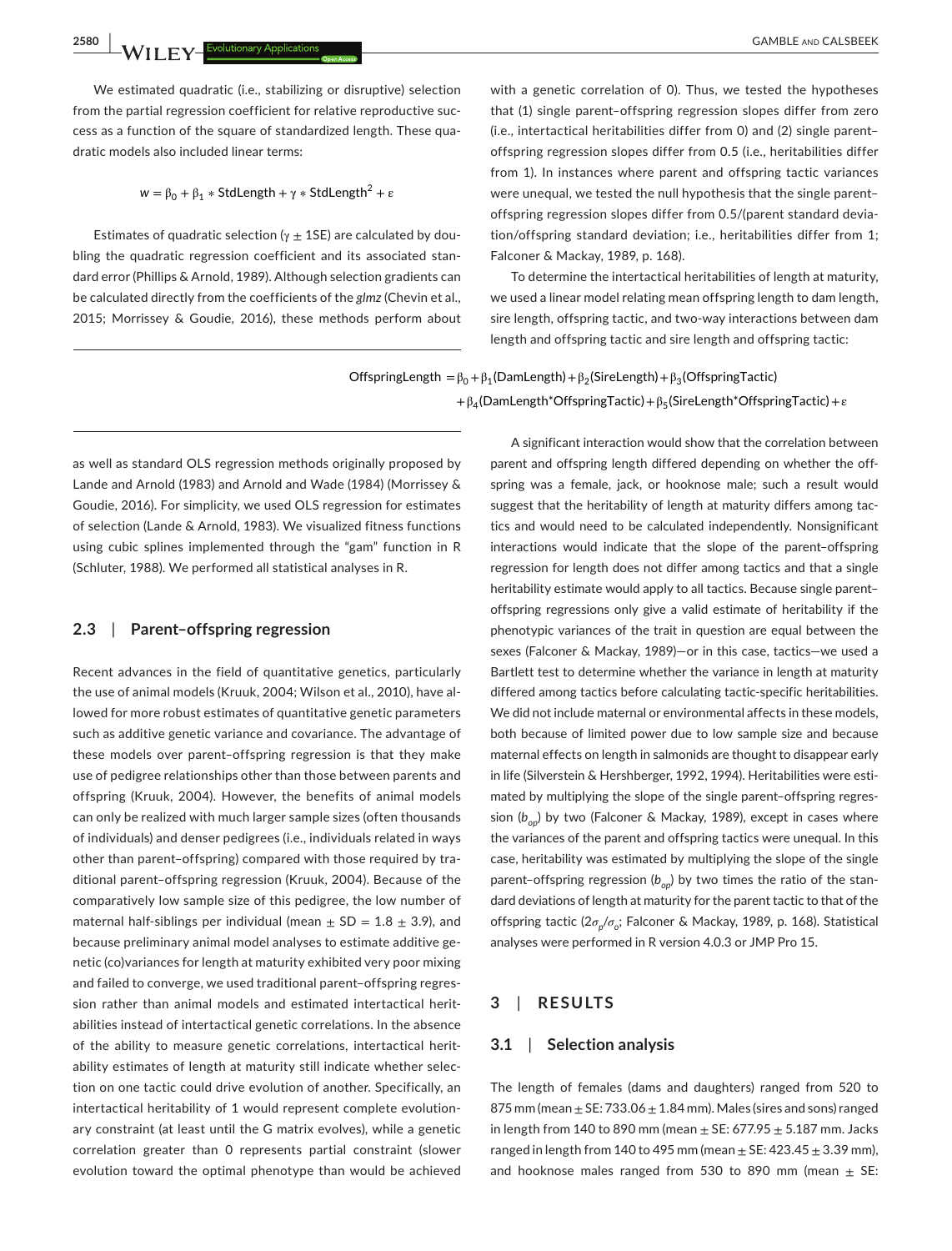

**FIGURE 2** The distribution of individual reproductive success (number of offspring surviving to sexual maturity) for each tactic

735.38  $\pm$  6.29 mm). Length differed significantly among tactics  $(F_{2,1395} = 1671, p < 0.0001)$ . A Tukey's HSD test showed that jacks were significantly shorter in length than females (*p* < 0.0001) but length did not differ between females and hooknose males ( $p = 0.8$ ).

Female reproductive success ranged from 0 to 16 offspring surviving to maturity (mean  $\pm$  SE: 2.61  $\pm$  0.10; Figure 2). Male reproductive success ranged from 0 to 28 (mean  $\pm$  SE: 2.51  $\pm$  0.11) offspring surviving to maturity. Within males, the reproductive success of hooknoses ranged from 0 to 28 (mean  $\pm$  SE: 2.80  $\pm$  0.14) while the reproductive success of jack males ranged from 0 to 8 (mean  $\pm$  SE:  $1.21 \pm 0.11$ ). A negative binomial generalized linear model revealed that reproductive success differed significantly among tactics,  $\chi^2$ (df = 2, N = 1398) = 54.19, p < 0.0001.

There was no significant 3-way interaction between standardized length squared, tactic, and year,  $\chi^2(df = 2, N = 1398) = 2.98$ ,  $p = 0.2$ , but the 3-way interaction between standardized length, tactic, and year was marginally significant,  $\chi^2(df = 2, N = 1398) = 5.34$ ,  $p = 0.07$ . Removing the former 3-way interaction rendered the latter insignificant,  $\chi^2(df = 2, N = 1398) = 2.47, p = 0.3$ , we removed this to determine the significance of the 2-way interactions. There was a significant interaction between standardized length and year,  $\chi^2$ (*df* = 1, N = 1398) = 33.66, *p* < 0.0001 and between standardized length squared and tactic,  $\chi^2(df = 2, N = 1398) = 6.87, p = 0.03,$ suggesting that linear selection differed among years and quadratic selection differed among tactics.

When all years were pooled, linear selection was strongest in hooknose males ( $\beta$  = 0.239  $\pm$  0.047), intermediate in females ( $\beta$  = 0.142  $\pm$ 0.039), and weakest in jacks ( $\beta = 0.098 \pm 0.093$ ; Table 1). Quadratic selection was positive but weak in hooknose males ( $\gamma = 0.007 \pm 0.081$ )

and in jack males ( $\gamma = 0.086 \pm 0.050$ ) and was negative and weak in females ( $\gamma = -0.038 \pm 0.050$ ). In the year-by-year analyses, selection generally favored longer or intermediately sized females (positive linear selection and negative quadratic selection; Table 1, Figure 3). The same was true for hooknose males, though the linear component of selection was stronger than that in females in three out of four years. Linear and quadratic selection on length at maturity in jacks were each positive in two years and negative in two years; none of these selection gradients were significantly different from zero (Table 1, Figure 3).

# **3.2**  | **Parent–offspring correlations**

We found a significant 2-way interaction between sire length and offspring tactic ( $F_{2,765} = 4.15$ ,  $p = 0.016$ ). We proceeded by running linear models relating offspring length to parent length separately for each parent and offspring tactic to estimate single parent–offspring heritabilities between and within each tactic (Table 2). Variance in length differed among tactics (Bartlett's *K*-*squared* = 77.85, *df* = 2, *p* < 0.0001), so we used *F* tests to compare pairwise variances between tactics. Variance in length at maturity varied significantly between hooknose males and females ( $F_{379,320} = 0.415$ ,  $p < 0.0001$ ) and between hooknose males and jacks ( $F_{320,73} = 2.77$ ,  $p < 0.0001$ ), but not between females and jacks  $(F_{379,73} = 1.15, p = 0.47)$ . Thus, we estimated intertactical heritabilities between hooknose males and females and between hooknose and jack males by multiplying the slope of the single parent-offspring regression ( $b_{op}$ ) by two times the ratio of the standard deviations of length at maturity for the parent tactic to that of the offspring tactic (2*σp*/*σo*; Falconer & Mackay, 1989, p. 168; see Table 2 for  $h^2$  calculations). The intratactical heritabilities, and the intertactical heritabilities between females and jacks, were estimated by doubling  $b_{op}$  (Falconer & Mackay, 1989).

The only parent–offspring heritabilities that were statistically different from zero were those between dams and daughters and hooknose sires and hooknose sons (Table 2; Figure 4). The hooknose sire-hooknose son heritability estimate ( $h^2 \pm 95\%$ CI = 0.867  $\pm$  0.312) was almost 2.5 x greater than the dam-daughter heritability estimate  $(0.361 \pm 0.252)$ . The jack sire-jack son estimate  $(0.465 \pm 0.976)$  was intermediate between dam-daughter and hooknose sire–hooknose son estimates, but was not significant. All parent–offspring heritabilities were significantly different from one except for those between daughters and jacks, jack sons and jack sires, hooknose sons and jack sires, and hooknose sons and hooknose sires (Table 2).

### **4**  | **DISCUSSION**

# **4.1**  | **Tactic-specific selection and intralocus conflict**

Intralocus conflict occurs when the same trait is under different selection pressures in two different genetic backgrounds (i.e., sexes or tactics) and is genetically correlated in those genetic backgrounds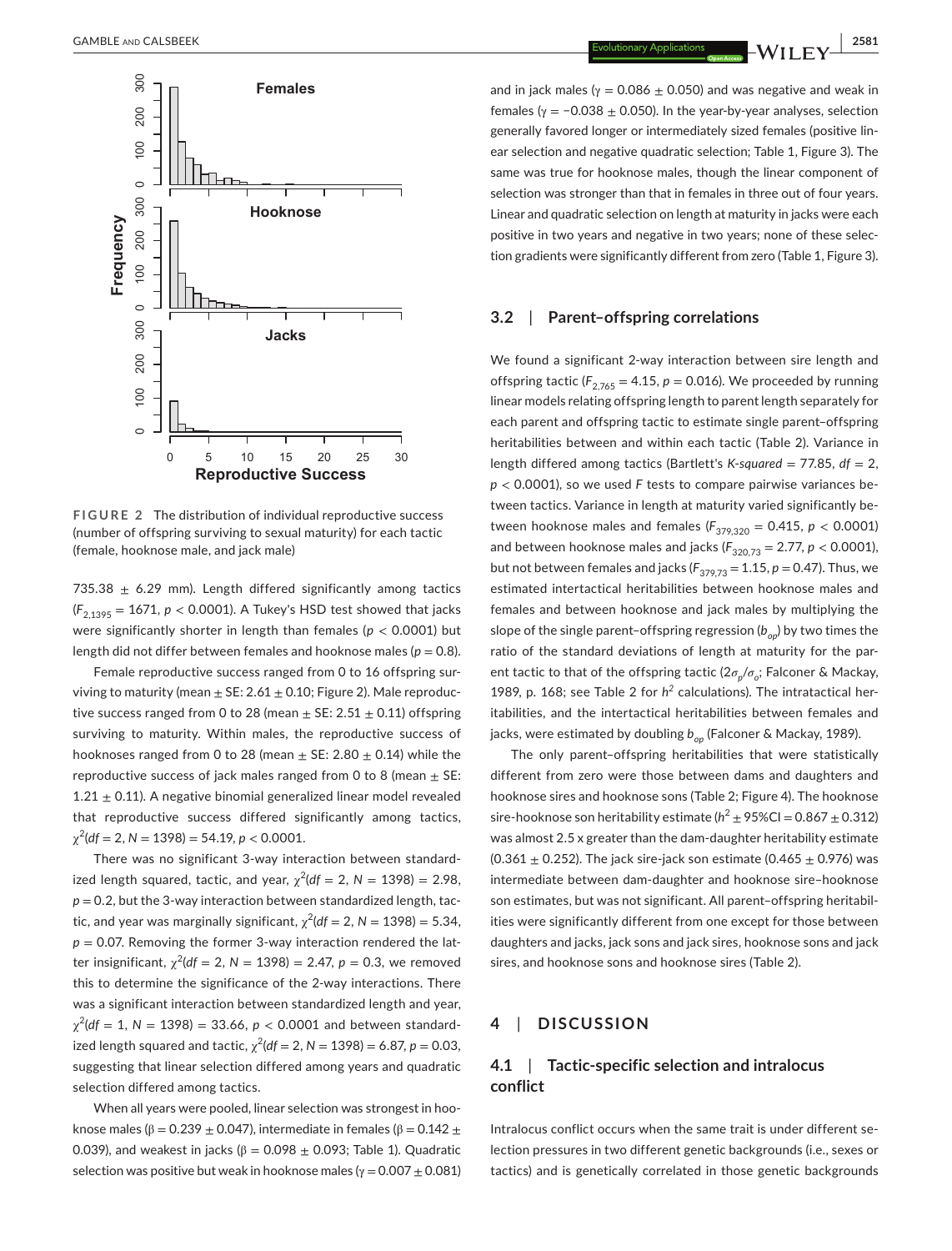**TABLE 1** Linear (β) and quadratic (γ) selection gradients on length and their statistical significance for each year and tactic (females, hooknose, and jack males)

| Year              | <b>Tactic</b> | $\beta \pm$ SE     | $\chi^2$ (df, N) | $\boldsymbol{p}$ | $\gamma \pm$ SE    | $\chi^2$ (df, N) | p         |
|-------------------|---------------|--------------------|------------------|------------------|--------------------|------------------|-----------|
| All               | All           | $0.249 \pm 0.029$  | 171.48 (1, 1398) | < 0.0001         | $0.111 \pm 0.044$  | 2.34 (1, 1398)   | 0.1       |
|                   | Female        | $0.142 \pm 0.039$  | 41.27 (1, 681)   | < 0.0001         | $-0.038 \pm 0.050$ | 4.46 (1, 681)    | 0.03      |
|                   | Hooknose      | $0.239 \pm 0.047$  | 83.70 (1, 585)   | < 0.0001         | $0.007 + 0.081$    | 1.72(1, 585)     | 0.2       |
|                   | Jack          | $0.098 \pm 0.093$  | 4.56(1, 133)     | 0.03             | $0.086 \pm 0.050$  | 3.60(1, 133)     | 0.06      |
| 2002 <sup>a</sup> | All           | $0.115 \pm 0.040$  | 9.31(1, 391)     | 0.002            | $0.043 \pm 0.059$  | 0.42(1, 391)     | 0.5       |
|                   | Female        | $0.071 + 0.054$    | 2.30(1, 192)     | 0.1              | $0.015 \pm 0.068$  | 0.033(1, 192)    | 0.9       |
|                   | Hooknose      | $0.119 \pm 0.066$  | 7.96(1, 167)     | 0.005            | $-0.079 \pm 0.116$ | 1.39(1, 167)     | 0.2       |
|                   | Jack          | $0.100 \pm 0.102$  | 0.01(1, 32)      | 0.9              | $-0.027 \pm 0.227$ | 0.02(1, 32)      | 0.9       |
| 2003 <sup>a</sup> | All           | $0.158 \pm 0.048$  | 8.42 (1, 232)    | 0.004            | $0.025 \pm 0.082$  | 0.00(1, 232)     | >0.9      |
|                   | Female        | $-0.034 + 0.071$   | 0.16(1, 109)     | 0.7              | $-0.150 + 0.115$   | 2.90 (1, 109)    | 0.09      |
|                   | Hooknose      | $0.175 \pm 0.074$  | 0.92(1, 97)      | 0.3              | $0.192 \pm 0.121$  | 2.77(1, 97)      | 0.1       |
|                   | Jack          | $-0.033 \pm 0.126$ | 0.20(1, 26)      | 0.7              | $-0.120 \pm 0.233$ | 0.19(1, 26)      | 0.7       |
| $2004^{b}$        | All           | <b>NA</b>          | <b>NA</b>        | <b>NA</b>        | <b>NA</b>          | <b>NA</b>        | <b>NA</b> |
|                   | Female        | <b>NA</b>          | <b>NA</b>        | <b>NA</b>        | <b>NA</b>          | <b>NA</b>        | <b>NA</b> |
|                   | Hooknose      | <b>NA</b>          | <b>NA</b>        | <b>NA</b>        | <b>NA</b>          | <b>NA</b>        | <b>NA</b> |
|                   | Jack          | $-0.837 + 0.253$   | 1.06(1, 41)      | 0.3              | $0.222 \pm 0.201$  | 0.070(1, 41)     | 0.8       |
| 2005 <sup>c</sup> | All           | $0.291 \pm 0.062$  | 117.97 (1, 503)  | < 0.0001         | $0.262 \pm 0.086$  | 18.04 (1, 503)   | < 0.0001  |
|                   | Female        | $0.221 \pm 0.085$  | 24.56 (1, 254)   | < 0.0001         | $0.012 \pm 0.117$  | 0.50(1, 254)     | 0.5       |
|                   | Hooknose      | $0.378 \pm 0.094$  | 67.25 (1, 216)   | < 0.0001         | $0.297 \pm 0.173$  | 3.52(1, 216)     | 0.06      |
|                   | Jack          | $0.160 \pm 0.242$  | 0.14(1, 33)      | 0.7              | $0.122 \pm 0.440$  | 0.10(1, 33)      | 0.7       |
| 2006 <sup>d</sup> | All           | $0.190 \pm 0.076$  | 22.78 (1, 231)   | < 0.0001         | $-0.111 \pm 0.102$ | 12.60 (1, 231)   | < 0.001   |
|                   | Female        | $0.218 \pm 0.089$  | 8.50(1, 126)     | 0.004            | $-0.062 \pm 0.097$ | 9.06(1, 126)     | 0.003     |
|                   | Hooknose      | $0.164 \pm 0.127$  | 8.75(1, 105)     | 0.003            | $-0.203 \pm 0.227$ | 7.10(1, 105)     | 0.008     |
|                   | Jack          | <b>NA</b>          | <b>NA</b>        | <b>NA</b>        | <b>NA</b>          | <b>NA</b>        | <b>NA</b> |

*Note:* Selection gradients are presented with their standard errors; bold font indicates statistical difference from zero. Chi-square test statistics (χ<sup>2</sup>) are presented with degrees of freedom (*df*) and sample size (*N*).

<sup>a</sup>Parent generation.

<sup>b</sup>Only jacks (brood year (BY) 2002).

<sup>c</sup> Jacks from BY 2003; females and hooknose males from BY 2002.

d Only females and hooknose males (BY 2003).

(Rice & Chippindale, 2001). While dimorphism can occur with the breakdown of genetic correlation and alleviate intralocus conflict, dimorphism itself is not evidence that conflict has been fully resolved (Cox & Calsbeek, 2009). Our results suggest that any intralocus conflict that may have existed over length at maturity between females, jacks, and hooknose males has been resolved. This is evident in that most intertactical heritabilities are less than one, and all intertactical heritabilities are not significantly different from zero. The lack of intertactical heritability for length at maturity suggests a breakdown of intertactical genetic correlations, allowing each tactic to evolve independently in response to selection on length. This is reflected in the clear tactical dimorphism in Coho salmon observed in nature. The lack of intertactical heritability is consistent with results from other studies examining differences between sexes (Lehtovaara et al., 2013) or ontogenetic life stages (Goedert & Calsbeek, 2019) and suggests a means by which alternative tactics can achieve independent fitness optima.

Linear and quadratic selection varied across years and tactics. Across years, visualizations of selection on length showed that females experience both stabilizing and positive directional selection, hooknose males experience mostly positive directional selection, and jacks experience very weak selection. When we pooled all years, the linear selection coefficient for hooknose males was 68% greater than that for females, which in turn was 45% greater than the linear selection coefficient for jacks. Although we cannot make strong conclusions about selection on jack length given the small sample size within years, our results suggest that selection on length is not antagonistic among tactics. Thus, even if we had found evidence of heritability for length among tactics, the lack of antagonistic selection precludes intralocus conflict over length at maturity. The yearly variation in the strength of linear selection, and the pattern of stronger selection on males than in females, is consistent with studies of other salmonids (Seamons et al., 2007). Studies of other wild animal populations have also found that selection varies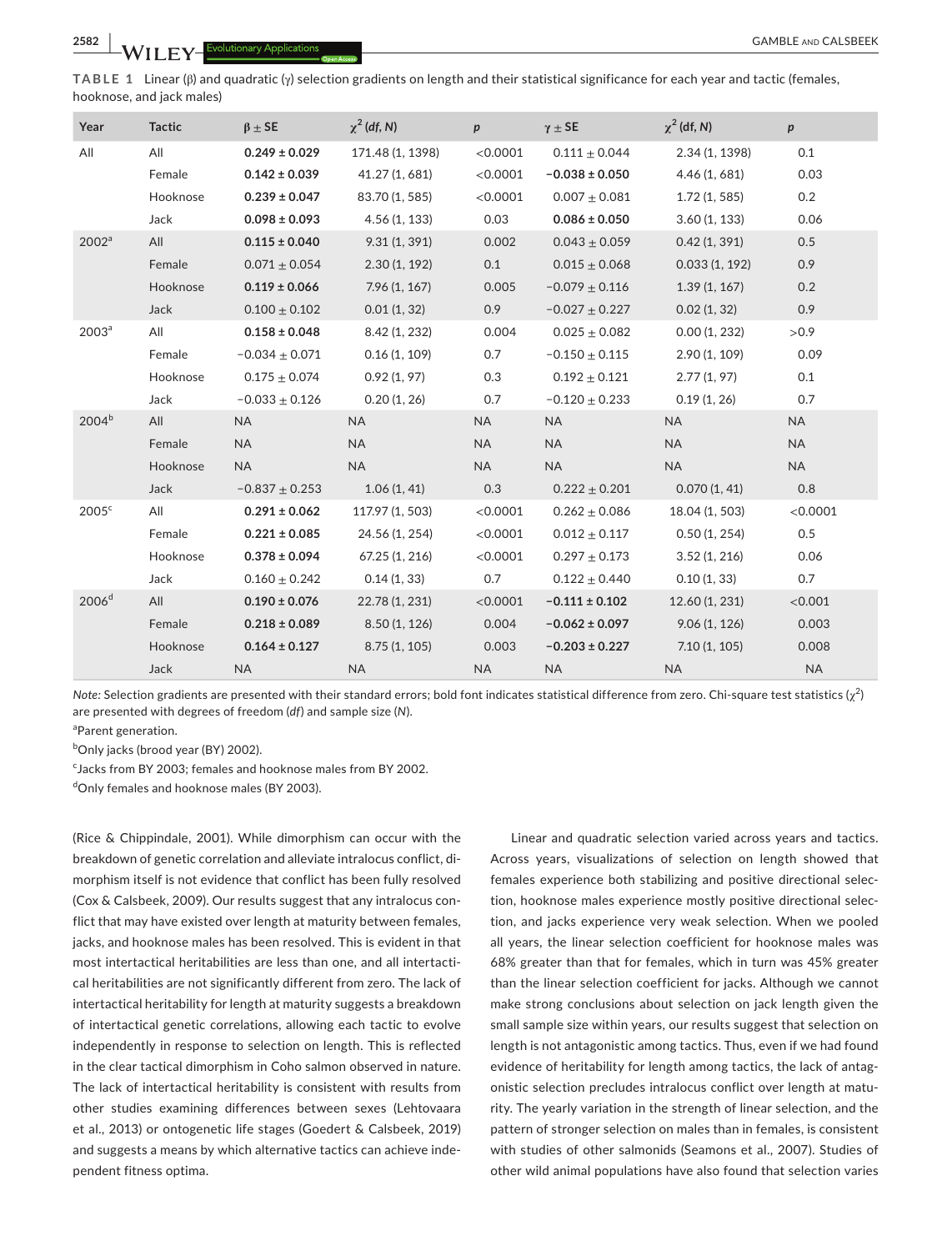

**FIGURE 3** Scatterplots and cubic splines relating relative reproductive success to standardized length for each tactic (females, jacks, and

by year (pied flycatchers *Ficedula hypoleuca* (Visser et al., 2015), tree crickets *Oecanthus nigricornis* (Ercit, 2016), oystercatchers *Haematopus ostralegus ostralegus* (Pol et al., 2010), soay sheep *Ovis aries* (Milner et al., 1999)).

It is possible that the nonsignificant jack–jack heritability for length and nonsignificant selection gradients on jack length result from small sample sizes of jacks in our dataset. While jacks are commonly undercounted in salmon surveys due to their small size and satellite tactics (Quinn, 2018), the dataset used in this study comes from a research program in which all returning spawners were

captured at a dam, meaning all jacks were sampled (Thériault et al., 2011). Thus, our small sample size for jacks is representative of their lower frequency in the population. Our estimate of jack–jack heritability was intermediate between the daughter-dam and hooknose– hooknose heritability estimates but was highly uncertain. A larger sample size for jacks might have provided evidence that length at maturity is heritable between jacks and their jack sons. It is also possible that a larger sample size may have revealed significant quadratic selection on jack length; alternatively, length could be at its adaptive optimum in jacks.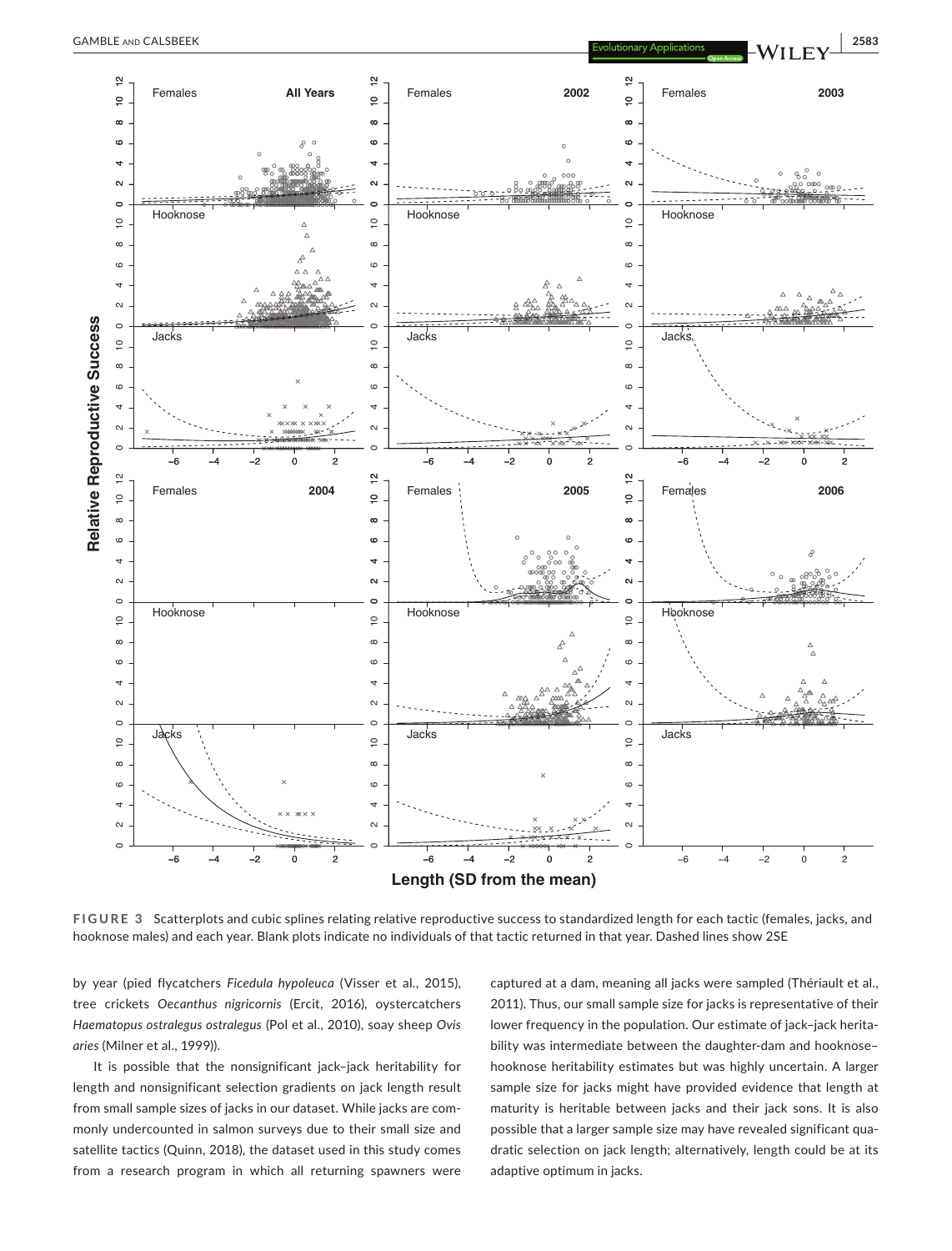**TABLE 2** Coefficients and statistical parameters of single parent–offspring regressions for length at maturity

|                          |                         | $H_0$ : slope = 0 |          | $H_0$ : slope = 0.5 |                  |                            |
|--------------------------|-------------------------|-------------------|----------|---------------------|------------------|----------------------------|
| Model (Offspring~Parent) | Slope estimate $\pm$ SE | t                 | p        | $F_{(df)}$          | $\boldsymbol{p}$ | $h^2$ + 95%Cl <sup>a</sup> |
| Daughter~Dam             | $0.181 + 0.064$         | 2.812             | 0.005    | $24.6_{(1,222)}$    | <0.0001          | $0.361 + 0.252$            |
| Jack~Dam                 | $-0.052 + 0.010$        | $-0.538$          | 0.593    | $32.1_{(1,59)}$     | < 0.0001         | $-0.105 + 0.383$           |
| Hooknose~Dam             | $-0.070 + 0.106$        | $-0.656$          | 0.512    | $63.4_{(1,203)}$    | < 0.0001         | $-0.090 + 0.268$           |
| Daughter~Jack            | $0.083 \pm 0.249$       | 0.334             | 0.741    | $2.9_{(1,16)}$      | 0.1              | $0.166 \pm 0.975$          |
| Jack~Jack                | $0.233 + 0.249$         | 0.934             | 0.366    | $1.2_{(1,14)}$      | 0.3              | $0.465 + 0.976$            |
| Hooknose~Jack            | $-0.051 + 0.466$        | $-0.109$          | 0.914    | $3.6_{(1,27)}$      | 0.005            | $-0.061 + 1.10$            |
| Daughter~Hooknose        | $0.060 + 0.050$         | 1.207             | 0.229    | $27.6_{(1,172)}$    | < 0.0001         | $0.187 + 0.303$            |
| Jack~Hooknose            | $-0.045 \pm 0.084$      | $-0.537$          | 0.594    | $17.0_{(1.44)}$     | 0.0002           | $-0.150 \pm 0.546$         |
| Hooknose~Hooknose        | $0.433 + 0.080$         | 5.444             | < 0.0001 | $0.7_{(1,169)}$     | 0.4              | $0.867 + 0.312$            |

*Note: p* Values associated with *t* statistics and *F* statistics refer to tests of the hypothesis that regression slopes are different from 0 and 0.5, respectively (i.e., heritability of 0 and 1), except in cases where the variance in length at maturity differs between parent and offspring tactics. In these cases, the null hypothesis is that the slope of the single parent–offspring regression = 0.5/(parent standard deviation/offspring standard deviation).

<sup>a</sup>Heritability estimates (h<sup>2</sup>) are calculated either as 2b<sub>op</sub> or as 2b<sub>op</sub>\*(*σ<sub>p</sub>/σ<sub>o</sub>).* 



**FIGURE 4** Single parent–offspring regressions for length between dams, jack sires, and hooknose sires and their offspring. Offspring tactic is represented by an (x) for jacks, an (o) for females, and a triangle for hooknose males. Significant parent–offspring relationships are represented by black regression lines; no regression lines are drawn for insignificant relationships. Note different scales of *x*-, but not *y*-axes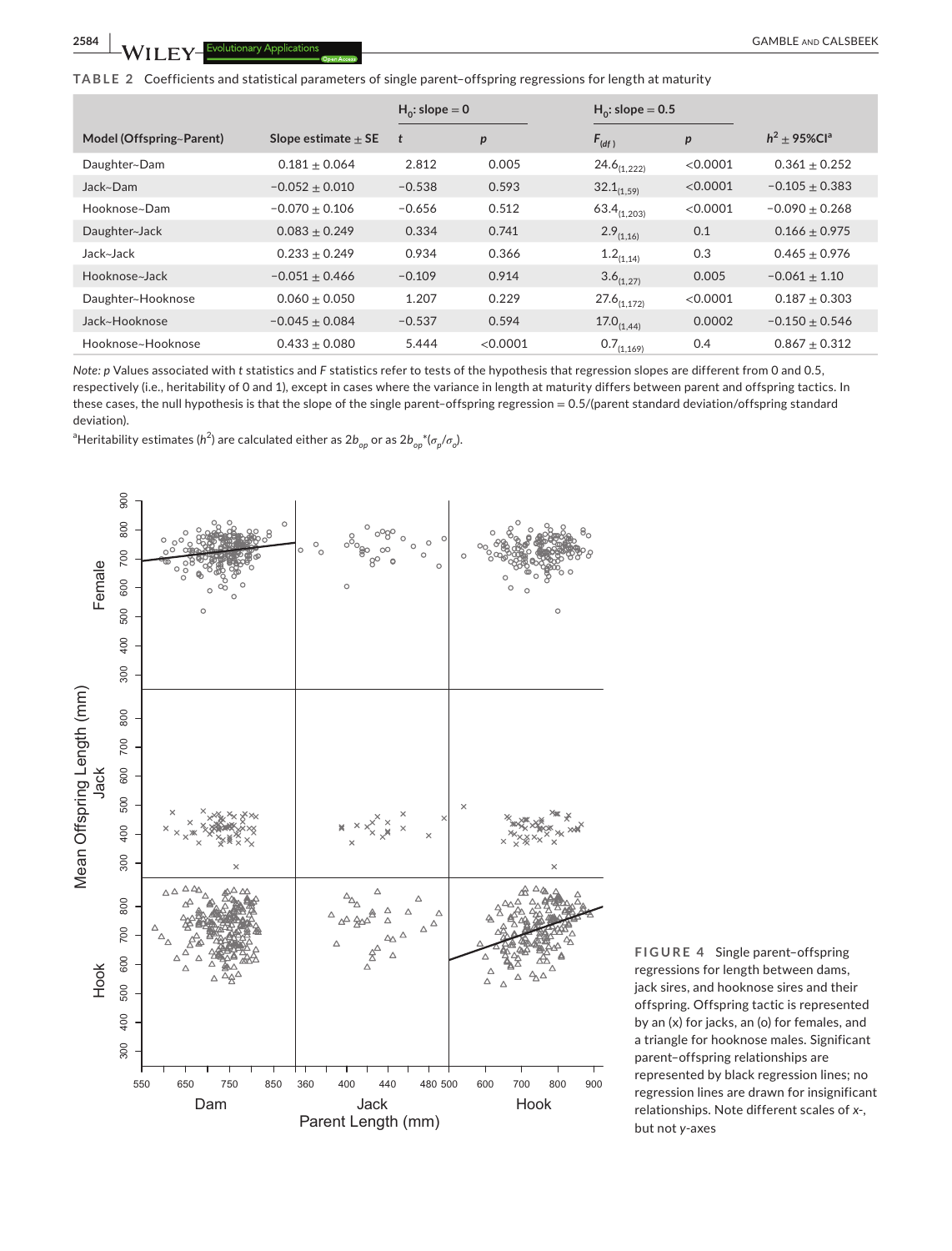Although we were not able to account for maternal effects in our heritability estimates, studies of maternal effects on length at maturity in Pacific salmon generally suggest that maternal effects are evident early in the offspring's life but disappear through ontogeny. For example, in one study of Coho salmon, correlation between egg size and offspring size disappeared after 5 months (Silverstein & Hershberger, 1992). In another Coho study, heritabilities for length based only on the dam component of variance decreased consistently between 5 and 11 months posthatching (Silverstein & Hershberger, 1994). In a study of Chinook salmon, maternal effect on body size (weight) disappeared by 200 days after emergence (Heath et al., 1999), and another study found no significant maternal effect found on jacking rate (Forest et al., 2016). In concordance with our study, Iwamoto et al. (1984) found that, in Coho salmon reared for one year, maternal effects explained the variation in length of female offspring, while paternal effects explained more variation in the length of male offspring. We are not aware of any studies on maternal effects that followed both male and female offspring to maturity, making connections to this study difficult.

Even though male tactic is heritable and contributes to variation in male reproductive success in Pacific and Atlantic salmon (Appleby et al., 2003; Berejikian et al., 2010; Duston et al., 2005; Garant et al., 2003; Gjerde & Gjedrem, 1984; Heath et al., 1994, 2002; Iwamoto et al., 1984; Piché et al., 2008; Quinn, 2018), our results suggest that male tactic had no effect on the length of their daughters. This is a surprising result because in addition to male tactic, age at maturity—which is strongly correlated with length at maturity in both sexes—is also heritable in salmonids (Carlson & Seamons, 2008). Moreover, the genes encoding the heritable maturation threshold are located on autosomes (at least in Atlantic salmon; Lepais et al., 2017) and are thus likely to be inherited equally by both sexes. It is reasonable to think that these genes could affect female life history (age and length at maturity) which could in turn affect their reproductive success due to the positive relationship between female length and fecundity and egg size (Quinn, 2018). Alternatively, the genes affecting male maturation threshold could alter fecundity, egg size, or overall maternal investment directly. Although female length is positively correlated with both egg size and number, sire tactic could plausibly explain additional variance in the relationship between maternal investment and female length if the genetic maturation threshold and maternal investment are genetically correlated. Despite these possible avenues for conflict, our results suggest that a male's tactic does not affect his daughters' length at maturity.

The few studies that have considered heritability of length at maturity and age at maturity separately for male and female salmon illustrate the importance of considering intersexual parent–offspring correlations. Gjerde and Gjedrem (1984) found that the heritability of length calculated from the dam component of variance was higher than that from the sire component in both Atlantic salmon (Salmo salar;  $h_{\text{dam}}^2 = 0.60$  and  $h_{\text{sire}}^2 = 0.35$ ) and rainbow trout (O. mykiss;  $h_{\text{dam}}^2 = 0.44$  and  $h_{\text{sire}}^2 = 0.16$ ). These

conclusions suggest that average offspring length and age at maturity were more related to dam traits than sire traits, though neither our study nor theirs was able to account for maternal effects, which could inflate estimates of heritability between dams and their offspring. However, our study includes only fish that matured, while the Gjerde and Gjedrem study sampled all fish at a certain age (2.5–3 years old) regardless of maturity. Gjerde and Gjedrem's study also used only the 220 largest offspring from each full-sib family, artificially reducing variance in length. Thus, their heritability estimates are not directly comparable to ours, but still demonstrate that heritabilities can differ between the sexes. A study on Chinook salmon (*O*. *tshawytscha*) found that maturation age was less heritable for females than for males (h<sup>2</sup><sub>females</sub> = 0.39 and  $h_{\text{males}}^2 = 0.49$ ; Hankin et al., 1993). This result aligns with our findings on length at maturity, as length and age at maturity are correlated (Quinn, 2018). Our analyses of tactic-specific parent– offspring heritabilities illustrate the additional insights gained by considering both intersexual and intertactical parent–offspring correlations simultaneously.

Recently, studies have begun to recognize the potential importance of sexual and tactical conflict in salmon, and many have investigated the genetic architecture of age at maturity. These studies have used genome-wide association studies (GWAS) and single-nucleotide polymorphism (SNP) analyses to identify genes and genomic regions associated with age at maturity in salmon, which differ across species and populations. In Atlantic salmon, European populations appear to escape sexual conflict in age at maturity through sex-specific dominance at the *vgll3* and *six6* genes (Ayllon et al., 2015; Barson et al., 2015; Sinclair-Waters et al., 2020), although this pattern is not found in North American populations of Atlantic salmon (Kusche et al., 2017). The genetic architecture of age at maturity in Pacific salmon is more complex. The *vgll3* gene associated with age at maturity for Atlantic salmon does not appear to influence age at maturity in Chinook, Coho, Sockeye, or Steelhead (Waters et al., 2021). The same study showed that the *six6* gene is associated with age at maturity in Sockeye and Steelhead, although the effect of the *six6* genotype did not differ between sexes in either species (Waters et al., 2021). There was no association between the *six6* gene and age at maturity in Chinook or Coho. A different study of Rainbow Trout (the same species as Steelhead Trout) found some genomic regions associated with early maturation that affected both sexes and others that were sex-specific (Haidle et al., 2008). Sex-specific haplotypes associated with age at maturity have been identified for Chinook salmon (McKinney et al., 2021), which would avoid intralocus sexual and tactical conflicts in that species. In Coho salmon, Kodama et al. found genomic regions associated with growth and age at maturity affected males and females differently, though statistical power was low due to few families and small sample sizes within families (Kodama et al., 2018). Collectively, these studies suggest that the genetic architecture for age at maturity in salmonids may differ between the sexes, but that this difference varies among populations and species.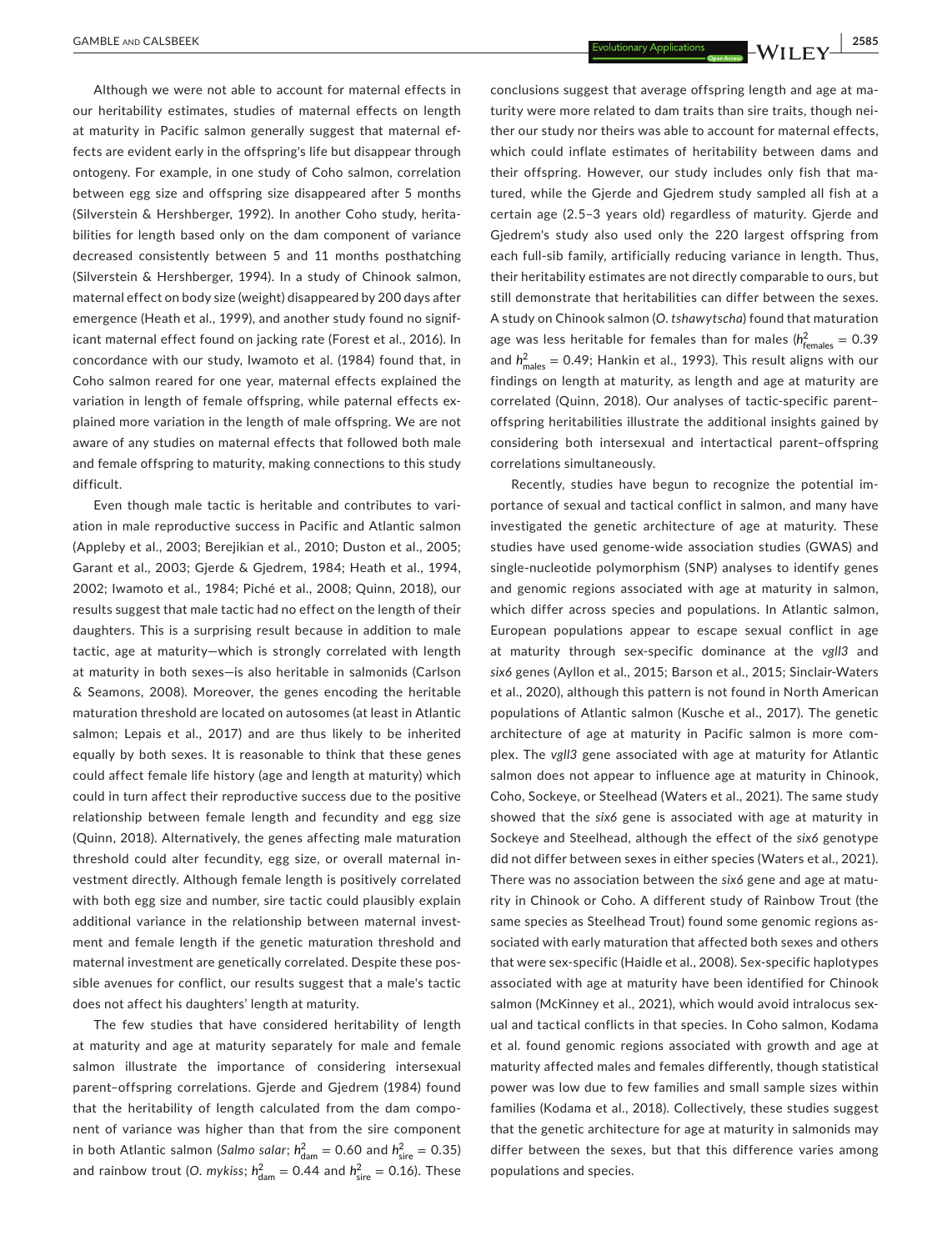#### **4.2**  | **Evolutionary implications**

The degree of intralocus conflict in any system has implications for the extent to which the sexes (or tactics) can evolve independently of one another, and thus contributes to the maintenance of variation (Foerster et al., 2007; Hall et al., 2010). The lack of evidence for intralocus sexual and tactical conflicts evinced by our results suggests that, in this system, each sex and tactic may be able to respond separately to selection on length at maturity. Because the daughters of each tactic do not differ with respect to length at maturity, it is likely that neither intralocus sexual nor tactical conflict plays a role in the maintenance of variation between sexes and among tactics in this system. However, the role of intralocus conflict—or the lack thereof—in maintaining alternative reproductive tactics would be better addressed with a pedigree with more than 2 generations, as it is still possible that females carrying genes for each tactic buffer those traits from selection. Additionally, it is possible that differences in fecundity, egg size, or maternal investment between daughters of jacks and hooknose males might contribute to the maintenance of intersexual variation and intrasexual variation. Of course, in species for which ARTs are entirely environmentally determined, intralocus conflict is unlikely to affect their evolution. The lack of intersexual and intertactical heritabilities for length at maturity also means that antagonistic selection does not reduce population growth rates in this system, as it would have if either male tactic produced smaller daughters than the other. Again, though, this cannot be entirely ruled out without data on the relative fecundity, egg size, or maternal investment in daughters of each tactic.

While our results suggest that selection does not differ significantly among tactics, the measure of fitness used in this study is one in which components of offspring fitness (offspring survival to reproductive maturity) are attributed to the parents. Because of this limitation, our measure of fitness assumes offspring survival is causally related to parental phenotype, which might bias our estimates of selection on length at maturity (Grafen, 1988; Wolf & Wade, 2001). As a result, any future analyses that incorporate these data (e.g., meta-analyses) should take this into account. However, regardless of selection on length at maturity, the lack of intertactical and intersexual heritability of length at maturity suggest that neither intralocus tactical nor sexual conflict is constraining its evolution.

### **4.3**  | **Conservation implications**

Salmon hatcheries have often excluded jacks from their broodstock and instead have selected for older, larger males (McLean et al., 2005; Quinn, 2018). Because the growth environment is greatly enhanced in hatcheries compared with wild populations, and because faster freshwater growth leads to earlier maturation in salmon (Larsen et al., 2006; Quinn, 2018; Vøllestad et al., 2004), jacks are still often produced in hatchery populations (Beckman & Larsen, 2005; Larsen et al., 2004, 2013; Unwin & Glova, 1997). However, because maturation threshold is genetically determined and highly heritable ( $h^2 = 0.9$ ,

(Lepais et al., 2017), and because growth rate is heritable in salmon (Carlson & Seamons, 2008; Kristjánsson et al., 2020; Silverstein & Hershberger, 1995), artificial selection against jacks may still alter the genetic variance for age and length at maturity within hatchery broodstocks. Our results show that selection on male length and tactic in Coho salmon does not have indirect consequences on female length, and thus fecundity and population growth, because sire length and tactic are unrelated to the length of their daughters. If size was heritable between jacks and their daughters, selection against jacks could have resulted in larger females in the population. On the other hand, if jacks had larger daughters than did hooknose males (as they might if growth rate rather than size were heritable between jacks and their daughters), selection against jacks could have decreased female size and thus the number of eggs (Quinn, 2018) produced in hatchery populations. Given the low estimate of heritability in length at maturity between jacks and their daughters, our results suggest that neither of these consequences are likely to have occurred. On the other hand, because life-history diversity provides population resilience (Hilborn et al., 2003; Healey, 2009; Schindler et al., 2015), some hatchery management plans have recently begun to prioritize the maintenance of life-history diversity (Anderson et al., 2020), which may include re-integrating jacks into breeding programs (California HSRG, 2012; CDFG-NOAA, 2001; Mobrand et al., 2004). Again, given the lack of heritability for length at age between jacks and their daughters, efforts to increase life-history diversity in threatened populations are unlikely to alter female length at maturity and thus fecundity and population growth rate.

## **4.4**  | **Future directions**

Given the threshold nature of age at maturity (Lepais et al., 2017), environmental variation will also play a large role in determining whether males mature as jacks or hooknose males. Future studies should consider the role of environmental factors such as temperature, food availability, and food quality on sex- and tactic-specific parent–offspring relationships. The Pacific Decadal Oscillation (PDO) is an environmental index that indicates whether the marine growth environment (where salmon evaluate whether they have surpassed the maturation threshold) is good or bad for salmon growth. However, between 1998 (when the first parent generation in our dataset was born) and 2007 (when the F2 offspring generation returned to spawn), the PDO was in a "negative" phase, indicating good marine growth conditions for salmon along the Washington and Oregon coasts throughout our study (Mantua et al., 1997). Thus, it is unlikely that parent and offspring generations experienced differences in marine growth rates, which could have biased our heritability results. It is also possible that good marine growth conditions reduced selection pressures on length at maturity; however, we were unable to address this possibility with our dataset. An interesting future question would be whether favorable marine growth impacts selection on body size to the same extent in females, hooknose males, and jacks.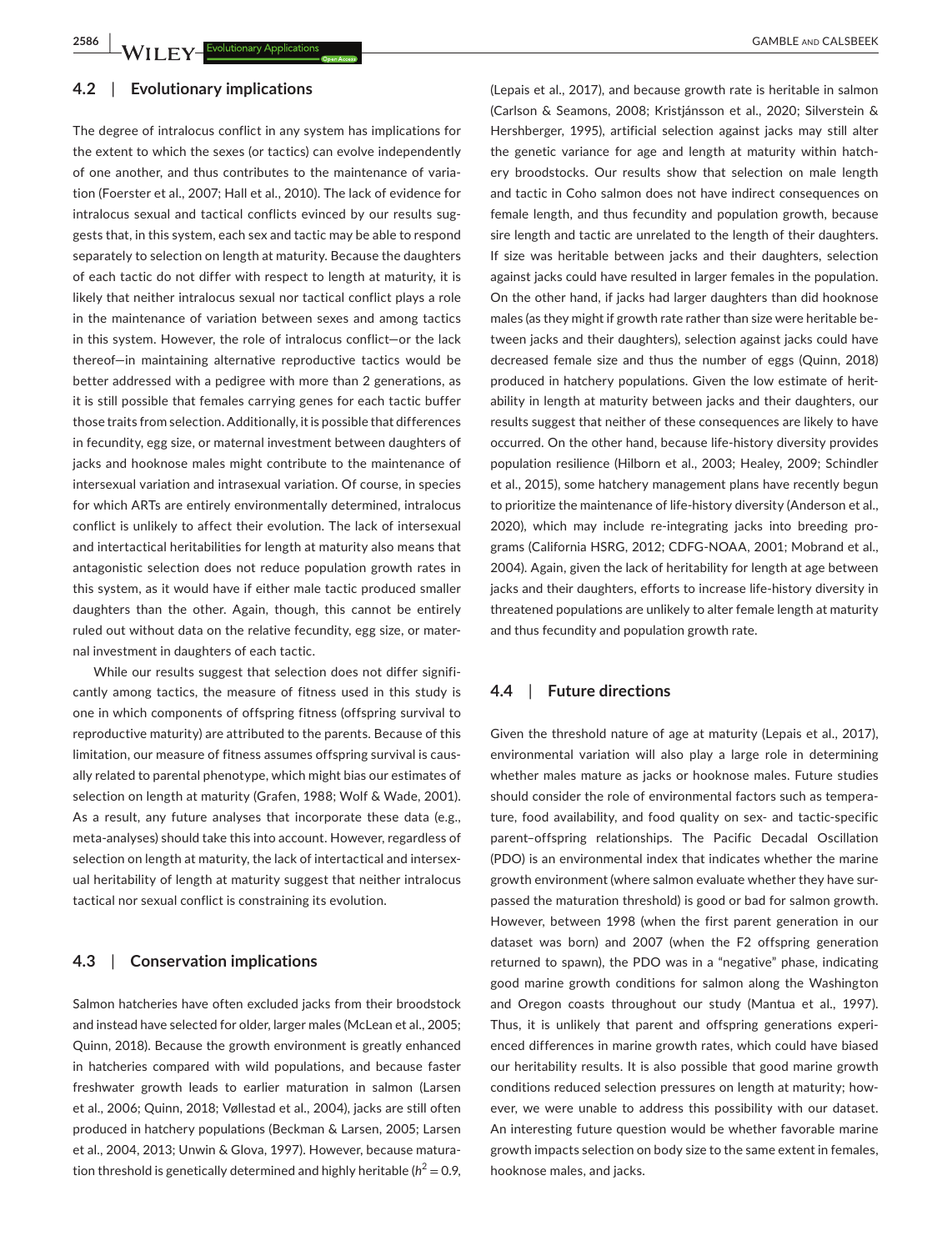Comparing the degree of sexual and tactical conflict across salmonid species with different degrees of ART expression could provide a macroevolutionary perspective on the relationship between inter- and intraspecific variation and intralocus conflict. Male ARTs are common in Coho, Chinook, Atlantic salmon, and Steelhead trout, but less common in most populations of sockeye salmon, and nearly nonexistent in pink and chum salmon (Fleming, 1996; Quinn, 2018). One might expect that life-history traits such as length at maturity would have no intersexual correlation in species where ARTs are common, a low intersexual correlation in species where ARTs are rare, and a high intersexual correlation where ARTs do not exist. Repeating these analyses across pedigrees from different salmonid species and over more generations could result in a more general theoretical model encompassing both inter- and intrasexual variation and conflict.

#### **ACKNOWLEDGMENTS**

The authors thank Michael Banks and his collaborators for sharing the data used in this manuscript. Russell Bondurianksi, Stephen Chenoweth, Alistair Wilson, and multiple anonymous reviewers provided many, many rounds of helpful comments and revisions. This work was funded by a Dartmouth Graduate Fellowship provided to MMG.

#### **CONFLICT OF INTEREST**

The authors declare no conflicts of interest.

### **DATA AVAILABILITY STATEMENT**

The data that support the findings of this study are openly available in ScholarsArchive@OSU at [https://doi.org/10.7267/N9H41PB9.](https://doi.org/10.7267/N9H41PB9)

#### **ORCID**

*Madilyn M. Gambl[e](https://orcid.org/0000-0003-4791-059X)* <https://orcid.org/0000-0003-4791-059X>

#### **REFERENCES**

- Abbott, J., Rios-Cardenas, O., & Morris, M. R. (2019). Insights from intralocus tactical conflict: Adaptive states, interactions with ecology, and population divergence. *Oikos* oik.06264-29.
- Abbott, J. K., & Svensson, E. I. (2010). Morph-specific variation in intersexual genetic correlations in an intra-specific mimicry system. *Evolutionary Ecology Research*, *12*, 105–118.
- Anderson, J. H., Warheit, K. I., Craig, B. E., Seamons, T. R., & Haukenes, A. H. (2020). A review of hatchery reform science in Washington State. Washington Fish and Wildlife Commission.
- Appleby, A. E., Tipping, J. M., & Seidel, P. R. (2003). The effect of using two-year-old male coho salmon in hatchery broodstock on adult returns. *North American Journal of Aquaculture*, *65*, 60–62. [https://](https://doi.org/10.1577/1548-8454(2003)065%3C0060:TEOUTY%3E2.0.CO;2) [doi.org/10.1577/1548-8454\(2003\)065](https://doi.org/10.1577/1548-8454(2003)065%3C0060:TEOUTY%3E2.0.CO;2)<0060:TEOUTY>2.0.CO;2
- Arnold, S. J., & Wade, M. J. (1984). On the measurement of natural and sexual selection: Theory. *Evolution*, *38*, 709–713. [https://doi.](https://doi.org/10.1111/j.1558-5646.1984.tb00344.x) [org/10.1111/j.1558-5646.1984.tb00344.x](https://doi.org/10.1111/j.1558-5646.1984.tb00344.x)
- Ayllon, F., Kjærner-Semb, E., Furmanek, T., Wennevik, V., Solberg, M. F., Dahle, G., Taranger, G. L., Glover, K. A., Almén, M. S., Rubin, C. J., Edvardsen, R. B., & Wargelius, A. (2015). The vgll3 locus controls age at maturity in wild and domesticated Atlantic salmon (*Salmo salar* L.) males. *PLoS Genetics*, *11*, e1005628. [https://doi.](https://doi.org/10.1371/journal.pgen.1005628) [org/10.1371/journal.pgen.1005628](https://doi.org/10.1371/journal.pgen.1005628)

Banks, M. A., Blouin, M. S., Moyer, G. R., Thériault, V., Whitcomb, A.,

- Loomis, D., & Jackson, L. S. (2013). Umpqua Coho Salmon Genetic Pedigree.<https://doi.org/10.7267/N9H41PB9>
- Barson, N. J., Aykanat, T., Hindar, K., Baranski, M., Bolstad, G. H., Fiske, P., Jacq, C., Jensen, A. J., Johnston, S. E., Karlsson, S., Kent, M., Moen, T., Niemelä, E., Nome, T., Næsje, T. F., Orell, P., Romakkaniemi, A., Sægrov, H., Urdal, K., … Primmer, C. R. (2015). Sex-dependent dominance at a single locus maintains variation in age at maturity in salmon. *Nature*, *528*, 405–408. [https://doi.org/10.1038/natur](https://doi.org/10.1038/nature16062) [e16062](https://doi.org/10.1038/nature16062)
- Beckman, B. R., & Larsen, D. A. (2005). Upstream migration of minijack (age-2) Chinook salmon in the Columbia River: Behavior, abundance, distribution, and origin. *Transactions of the American Fisheries Society*, *134*, 1520–1541.<https://doi.org/10.1577/T05-036.1>
- Berejikian, B. A., Van Doornik, D. M., Endicott, R. C., Hoffnagle, T. L., Tezak, E. P., Moore, M. E., & Atkins, J. (2010). Mating success of alternative male phenotypes and evidence for frequency-dependent selection in Chinook salmon, *Oncorhynchus tshawytscha*. *Canadian Journal of Fisheries and Aquatic Sciences*, *67*, 1933–1941. [https://doi.](https://doi.org/10.1139/F10-112) [org/10.1139/F10-112](https://doi.org/10.1139/F10-112)
- Bielak, A. P., Skrzynecka, A. M., Miler, K., & Radwan, J. (2014). Selection for alternative male reproductive tactics alters intralocus sexual conflict. *Evolution*, *68*, 2137–2144. [https://doi.org/10.1111/](https://doi.org/10.1111/evo.12409) [evo.12409](https://doi.org/10.1111/evo.12409)
- Bonduriansky, R., & Chenoweth, S. F. (2009). Intralocus sexual conflict. *Trends in Ecology & Evolution*, *24*, 280–288. [https://doi.](https://doi.org/10.1016/j.tree.2008.12.005) [org/10.1016/j.tree.2008.12.005](https://doi.org/10.1016/j.tree.2008.12.005)
- Buzatto, B. A., Clark, H. L., & Tomkins, J. L. (2018). Morph-specific artificial selection reveals a constraint on the evolution of polyphenisms. *Proceedings of the Royal Society B: Biological Sciences*, *285*(1879), 20180335.
- Buzatto, B. A., Kotiaho, J. S., Tomkins, J. L., & Simmons, L. W. (2015). Intralocus tactical conflict: Genetic correlations between fighters and sneakers of the dung beetle *Onthophagus taurus*. *Journal of Evolutionary Biology*, *28*, 730–738.
- California HSRG. (2012). California Hatchery Review Report. US Fish and Wildlife Service and Pacific States Marine Fisheries Commission.
- Carlson, S. M., & Seamons, T. R. (2008). A review of quantitative genetic components of fitness in salmonids: Implications for adaptation to future change. *Evolutionary Applications*, *1*, 222–238. [https://doi.](https://doi.org/10.1111/j.1752-4571.2008.00025.x) [org/10.1111/j.1752-4571.2008.00025.x](https://doi.org/10.1111/j.1752-4571.2008.00025.x)
- CDFG-NOAA. (2001). Final report on anadromous salmonid fish hatcheries in California. Sacramento, California, USA.
- Chevin, L.-M., Visser, M. E., & Tufto, J. (2015). Estimating the variation, autocorrelation, and environmental sensitivity of phenotypic selection. *Evolution*, *69*, 2319–2332.<https://doi.org/10.1111/evo.12741>
- Cox, R. M., & Calsbeek, R. (2009). Sexually antagonistic selection, sexual dimorphism, and the resolution of intralocus sexual conflict. *The American Naturalist*, *173*, 176–187.<https://doi.org/10.1086/595841>
- Dickerson, B. R., Quinn, T. P., & Willson, M. F. (2002). Body size, arrival date, and reproductive success of pink salmon, *Oncorhynchus gorbuscha*. *Ethology Ecology Evolution*, *14*, 29–44.
- Duston, J., Astatkie, T., & MacIsaac, P. F. (2005). Genetic influence of parr versus anadromous sires on the life histories of Atlantic salmon (*Salmo salar*). *Canadian Journal of Fisheries and Aquatic Sciences*, *62*, 2067–2075.
- Emlen, D. J. (1994). Environmental control of horn length dimorphism in the beetle *Onthophagus acuminatus* (Coleoptera: Scarabaeidae). *Proceedings of the Royal Society B*, *256*, 131–136.
- Engqvist, L., & Taborsky, M. (2016). The evolution of genetic and conditional alternative reproductive tactics. *Proceedings of the Royal Society B*, *283*, 20152945.<https://doi.org/10.1098/rspb.2015.2945>
- Ercit, K. (2016). Temporal variation in selection on male and female traits in wild tree crickets. *Ecology and Evolution*, *6*, 5118–5128. [https://](https://doi.org/10.1002/ece3.2105) [doi.org/10.1002/ece3.2105](https://doi.org/10.1002/ece3.2105)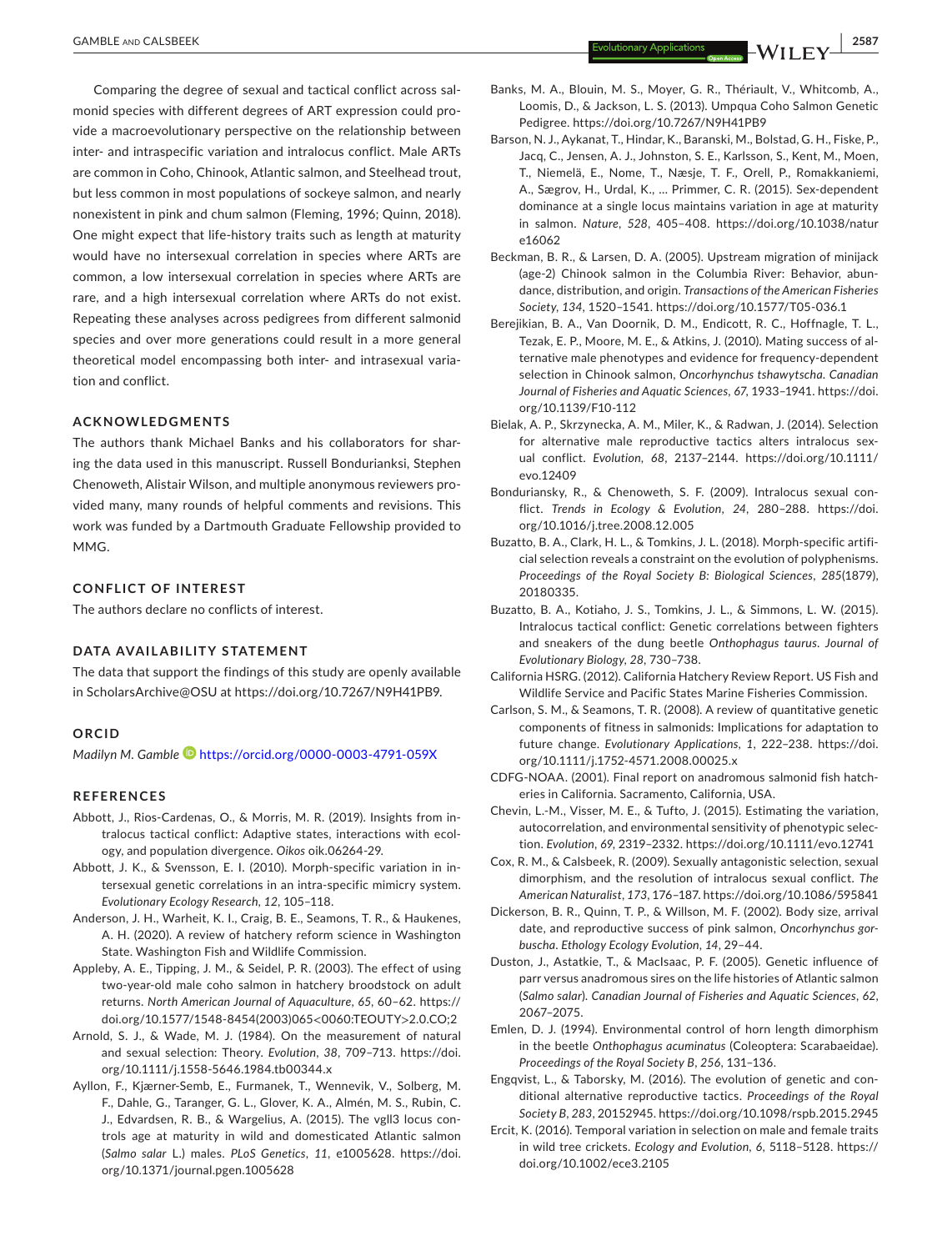- Falconer, D. S., & Mackay, T. F. C. (1989). *Introduction to quantitative genetics* (3rd ed.). Wiley.
- Fleming, I. A. (1996). Reproductive strategies of Atlantic salmon: ecology and evolution. *Reviews in Fish Biology and Fisheries*, *6*, 379–416. <https://doi.org/10.1007/BF00164323>
- Foerster, K., Coulson, T., Sheldon, B. C., Pemberton, J. M., Clutton-Brock, T. H., & Kruuk, L. E. B. (2007). Sexually antagonistic genetic variation for fitness in red deer. *Nature*, *447*, 1107–1110. [https://doi.](https://doi.org/10.1038/nature05912) [org/10.1038/nature05912](https://doi.org/10.1038/nature05912)
- Forest, A. R., Semeniuk, C. A. D., Heath, D. D., & Pitcher, T. E. (2016). Additive and non-additive genetic components of the jack male life history in Chinook salmon (*Oncorhynchus tshawytscha*). *Genetica*, *144*, 477–485.<https://doi.org/10.1007/s10709-016-9917-y>
- Garant, D., Dodson, J. J., & Bernatchez, L. (2003). Differential reproductive success and heritability of alternative reproductive tactics in wild Atlantic salmon (*Salmo salar* L). *Evolution*, *57*, 1133–1141.
- Gjerde, B., & Gjedrem, T. (1984). Estimates of phenotypic and genetic parameters for carcass traits in Atlantic salmon and rainbow trout. *Aquaculture*, *36*, 97–110. [https://doi.](https://doi.org/10.1016/0044-8486(84)90057-7) [org/10.1016/0044-8486\(84\)90057-7](https://doi.org/10.1016/0044-8486(84)90057-7)
- Goedert, D., & Calsbeek, R. (2019). Experimental evidence that metamorphosis alleviates genomic conflict. *The American Naturalist*, *194*, 356–366.<https://doi.org/10.1086/704183>
- Grafen, A. (1988). On the uses of data on lifetime reproductive success. In T. H. Clutton-Brock (Ed.), *Reproductive success* (pp. 454–471). University of Chicago Press.
- Gross, M. R. (1985). Disruptive selection for alternative life histories in salmon. *Nature*, *313*, 47–48.<https://doi.org/10.1038/313047a0>
- Haidle, L., Janssen, J. E., Gharbi, K., Moghadam, H. K., Ferguson, M. M., & Danzmann, R. G. (2008). Determination of quantitative trait loci (QTL) for early maturation in rainbow trout (*Oncorhynchus mykiss*). *Marine Biotechnology*, *10*, 579–592. [https://doi.org/10.1007/s1012](https://doi.org/10.1007/s10126-008-9098-5) [6-008-9098-5](https://doi.org/10.1007/s10126-008-9098-5)
- Hall, M. D., Lailvaux, S. P., Blows, M. W., & Brooks, R. C. (2010). Sexual conflict and the maintenance of multivariate genetic variation. *Evolution*, *64*, 1697–1703. [https://doi.](https://doi.org/10.1111/j.1558-5646.2009.00932.x) [org/10.1111/j.1558-5646.2009.00932.x](https://doi.org/10.1111/j.1558-5646.2009.00932.x)
- Hankin, D. G., Nicholas, J. W., & Downey, T. W. (1993). Evidence for inheritance of age of maturity in Chinook Salmon (*Oncorhynchus tshawytscha*). *Canadian Journal of Fisheries and Aquatic Sciences*, *50*, 347–358.
- Harano, T., Okada, K., Nakayama, S., Miyatake, T., & Hosken, D. J. (2010). Intralocus sexual conflict unresolved by sex-limited trait expression. *Current Biology*, *20*, 2036–2039. [https://doi.org/10.1016/j.](https://doi.org/10.1016/j.cub.2010.10.023) [cub.2010.10.023](https://doi.org/10.1016/j.cub.2010.10.023)
- Healey, M. C. (2009). Resilient salmon, resilient fisheries for British Columbia, Canada. *Ecology and Society*, *14*.
- Heath, D. D., Devlin, R. H., Heath, J. W., & Iwama, G. K. (1994). Genetic, environmental and interaction effects on the incidence of jacking in *Oncorhynchus tshawytscha* (chinook salmon). *Heredity*, *72*, 146–154. <https://doi.org/10.1038/hdy.1994.21>
- Heath, D. D., Fox, C. W., & Heath, J. W. (1999). Maternal effects on offspring size: Variation through early development of chinook salmon. *Evolution*, *53*, 1605. <https://doi.org/10.2307/2640906>
- Heath, D. D., Rankin, L., Bryden, C. A., Heath, J. W., & Shrimpton, J. M. (2002). Heritability and Y-chromosome influence in the jack male life history of chinook salmon (*Oncorhynchus tshawytscha*). *Heredity*, *89*, 311–317. <https://doi.org/10.1038/sj.hdy.6800141>
- Hilborn, R., Quinn, T. P., Schindler, D. E., & Rogers, D. E. (2003). Biocomplexity and fisheries sustainability. *Proceedings of the National Academy of Sciences*, *100*, 6564–6568.
- Hunt, J., & Simmons, L. W. (1997). Patterns of fluctuating asymmetry in beetle horns: An experimental examination of the honest signalling hypothesis. *Behavioral Ecology and Sociobiology*, *41*, 109–114. <https://doi.org/10.1007/s002650050370>
- Iwamoto, R. N., Alexander, B. A., & Hershberger, W. K. (1984). Genotypic and environmental effects on the incidence of sexual precocity in coho salmon (*Oncorhynchus kisutch*). *Aquaculture*, *43*, 105–121. [https://doi.org/10.1016/0044-8486\(84\)90015-2](https://doi.org/10.1016/0044-8486(84)90015-2)
- Kodama, M., Hard, J. J., & Naish, K. A. (2012). Temporal variation in selection on body length and date of return in a wild population of coho salmon, *Oncorhynchus kisutch*. *BMC Evolutionary Biology*, *12*, 116.<https://doi.org/10.1186/1471-2148-12-116>
- Kodama, M., Hard, J. J., & Naish, K. A. (2018). Mapping of quantitative trait loci for temporal growth and age at maturity in coho salmon: Evidence for genotype-by-sex interactions. *Marine Genomics*, *38*, 33–44. <https://doi.org/10.1016/j.margen.2017.07.004>
- Kristjánsson, Ó. H., Gjerde, B., Ødegård, J., & Lillehammer, M. (2020). Quantitative genetics of growth rate and filet quality traits in Atlantic salmon inferred from a longitudinal Bayesian model for the left-censored Gaussian trait growth rate. *Frontiers in Genetics*, *11*, 573265. <https://doi.org/10.3389/fgene.2020.573265>
- Kruuk, L. E. B. (2004). Estimating genetic parameters in natural populations using the "animal model". *Philosophical Transactions of the Royal Society B: Biological Sciences*, *359*, 873–890. [https://doi.](https://doi.org/10.1098/rstb.2003.1437) [org/10.1098/rstb.2003.1437](https://doi.org/10.1098/rstb.2003.1437)
- Kusche, H., Côté, G., Hernandez, C., Normandeau, E., Boivin-Delisle, D., & Bernatchez, L. (2017). Characterization of natural variation in North American Atlantic Salmon populations (Salmonidae: *Salmo salar*) at a locus with a major effect on sea age. *Ecology and Evolution*, *7*, 5797–5807.
- Lande, R. (1980). Sexual dimorphism, sexual selection, and adaptation in polygenic characters. *Evolution*, *34*, 292.
- Lande, R., & Arnold, S. J. (1983). The measurement of selection on correlated characters. *Evolution*, *37*, 1210. [https://doi.](https://doi.org/10.2307/2408842) [org/10.2307/2408842](https://doi.org/10.2307/2408842)
- Larsen, D. A., Beckman, B. R., Cooper, K. A., Barrett, D., Johnston, M., Swanson, P., & Dickhoff, W. W. (2004). Assessment of high rates of precocious male maturation in a spring chinook salmon supplementation hatchery program. *Transactions of the American Fisheries Society*, *133*, 98–120.<https://doi.org/10.1577/T03-031>
- Larsen, D., Beckman, B., Strom, C., Parkins, P., Cooper, K., Fast, D., & Dickhoff, W. (2006). Growth modulation alters the incidence of early male maturation and physiological development of hatcheryreared spring chinook salmon: A comparison with wild fish. *Transactions of the American Fisheries Society*, *135*, 1017–1032. <https://doi.org/10.1577/T05-200.1>
- Larsen, D. A., Harstad, D. L., Strom, C. R., Johnston, M. V., Knudsen, C. M., Fast, D. E., Pearsons, T. N., & Beckman, B. R. (2013). Early life history variation in hatchery- and natural-origin spring chinook salmon in the Yakima River, Washington. *Transactions of the American Fisheries Society*, *142*, 540–555. [https://doi.org/10.1080/00028](https://doi.org/10.1080/00028487.2012.750626) [487.2012.750626](https://doi.org/10.1080/00028487.2012.750626)
- Lehtovaara, A., Schielzeth, H., Flis, I., & Friberg, U. (2013). Heritability of life span is largely sex limited in *Drosophila*. *The American Naturalist*, *182*, 653–665.
- Lepais, O., Manicki, A., Glise, S., Buoro, M., & Bardonnet, A. (2017). Genetic architecture of threshold reaction norms for male alternative reproductive tactics in Atlantic salmon (*Salmo salar* L.). *Scientific Reports*, *7*, 1–13. <https://doi.org/10.1038/srep43552>
- Manning, J. T. (1984). Males and the advantage of sex. *Journal of Theoretical Biology*, *108*, 215–220. [https://doi.org/10.1016/S0022](https://doi.org/10.1016/S0022-5193(84)80067-3) [-5193\(84\)80067-3](https://doi.org/10.1016/S0022-5193(84)80067-3)
- Mantua, N. J., Hare, S. R., Zhang, Y., Wallace, J. M., & Francis, R. C. (1997). A Pacific interdecadal climate oscillation with impacts on salmon production. *Bulletin of the American Meteorological Society*, *78*, 1069–1079.
- McKinney, G. J., Nichols, K. M., & Ford, M. J. (2021). A mobile sexdetermining region, male-specific haplotypes and rearing environment influence age at maturity in Chinook salmon. *Molecular Ecology*, *30*, 131–147.<https://doi.org/10.1111/mec.15712>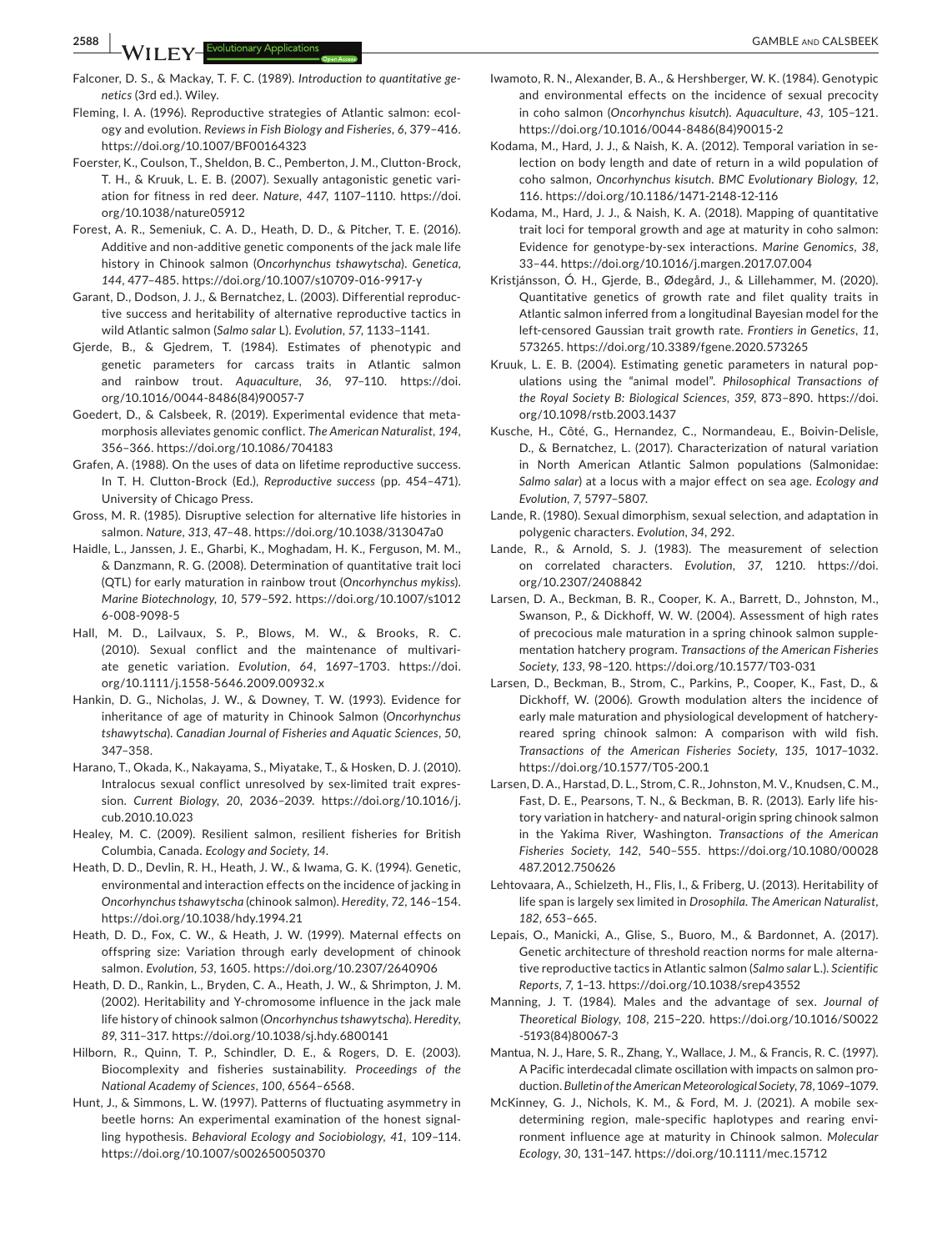- McLean, J. E., Bentzen, P., & Quinn, T. P. (2005). Nonrandom, sizeand timing-biased breeding in a hatchery population of steelhead trout. *Conservation Biology*, *19*, 446–454. [https://doi.](https://doi.org/10.1111/j.1523-1739.2005.00515.x) [org/10.1111/j.1523-1739.2005.00515.x](https://doi.org/10.1111/j.1523-1739.2005.00515.x)
- Milner, J. M., Albon, S. D., Illius, A. W., Pemberton, J. M., & Clutton-Brock, T. H. (1999). Repeated selection of morphometric traits in the Soay sheep on St Kilda. *Journal of Animal Ecology*, *68*(3), 472– 488.<https://doi.org/10.1046/j.1365-2656.1999.00299.x>
- Mobrand, L., Barr, J., Blankenship, L., Campton, D., Evelyn, T., Flagg, T. A., Mahnken, C., Piper, R., Seidel, P. R., Seeb, L., & Smoker, B. (2004). Hatchery Reform: Principles and Recommendations of the HSRG. Long Live the Kings, 1305 Fourth Avenue, Suite 810, Seattle, WA.
- Moczek and Emlen. (1999). Proximate determination of male horn dimorphism in the beetle *Onthophagus taurus* (Coleoptera: Scarabaeidae). *Journal of Evolutionary Biology*, *12*, 27–37. [https://](https://doi.org/10.1046/j.1420-9101.1999.00004.x) [doi.org/10.1046/j.1420-9101.1999.00004.x](https://doi.org/10.1046/j.1420-9101.1999.00004.x)
- Morris, M. R., Goedert, D., Abbott, J. K., Robinson, D., & Rios-Cardenas, O. (2013). Intralocus tactical conflict and the evolution of alternative reproductive tactics. In H. Jane Brockmann, T. J. Roper, M. Naguib, J. C. Mitani, L. W. Simmons, & L. Barrett (Eds.), *Advances in the study of behavior*. Elsevier Inc.
- Morrissey, M., & Goudie, I. B. J. (2016). Analytical results for directional and quadratic selection gradients for log-linear models of fitness functions. *Evolutionary Biology*. <https://doi.org/10.1101/040618>
- Oliveira, R. F., Taborsky, M., & Brockmann, H. J. (2008). *Alternative reproductive tactics*. Cambridge University Press.
- Pearse, D. E., Barson, N. J., Nome, T., Gao, G., Campbell, M. A., Abadía-Cardoso, A., Anderson, E. C., Rundio, D. E., Williams, T. H., Naish, K. A., Moen, T., Liu, S., Kent, M., Moser, M., Minkley, D. R., Rondeau, E. B., Brieuc, M. S. O., Sandve, S. R., Miller, M. R., … Lien, S. (2019). Sexdependent dominance maintains migration supergene in rainbow trout. *Nature Ecology & Evolution*, *3*, 30. [https://doi.org/10.1038/](https://doi.org/10.1038/s41559-019-1044-6) [s41559-019-1044-6](https://doi.org/10.1038/s41559-019-1044-6)
- Phillips, P. C., & Arnold, S. J. (1989). Visualizing multivariate selection. *Evolution*, *43*, 1209.
- Piché, J., Hutchings, J. A., & Blanchard, W. (2008). Genetic variation in threshold reaction norms for alternative reproductive tactics in male Atlantic salmon, *Salmo salar*. *Proceedings of the Royal Society of London B: Biological Sciences*, *275*, 1571–1575.
- Pischedda, A., & Chippindale, A. K. (2006). Intralocus sexual conflict diminishes the benefits of sexual selection. *PLoS Biology*, *4*, e356-5. <https://doi.org/10.1371/journal.pbio.0040356>
- Pol, M. V. D., Brouwer, L., Ens, B. J., Oosterbeek, K., & Tinbergen, J. M. (2010). Fluctuating selection and the maintenance of individual and sex-specific diet specialization in freeliving oystercatchers. *Evolution*, *64*, 836–851. [https://doi.](https://doi.org/10.1111/j.1558-5646.2009.00859.x) [org/10.1111/j.1558-5646.2009.00859.x](https://doi.org/10.1111/j.1558-5646.2009.00859.x)
- Prasad, N. G., Bedhomme, S., Day, T., & Chippindale, A. K. (2007). An evolutionary cost of separate genders revealed by male-limited evolution. *The American Naturalist*, *169*, 29–37. [https://doi.](https://doi.org/10.1086/509941) [org/10.1086/509941](https://doi.org/10.1086/509941)
- Quinn, T. P. (2018). *The behavior and ecology of Pacific Salmon and Trout*. University of Washington Press.
- Rice, W. R., & Chippindale, A. K. (2001). Intersexual ontogenetic conflict. *Journal of Evolutionary Biology*, *14*, 685–693. [https://doi.](https://doi.org/10.1046/j.1420-9101.2001.00319.x) [org/10.1046/j.1420-9101.2001.00319.x](https://doi.org/10.1046/j.1420-9101.2001.00319.x)
- Rowland, J. M., & Emlen, D. J. (2009). Two thresholds, three male forms result in facultative male trimorphism in beetles. *Science*, *323*, 773– 776.<https://doi.org/10.1126/science.1167345>
- Schindler, D. E., Armstrong, J. B., & Reed, T. E. (2015). The portfolio concept in ecology and evolution. *Frontiers in Ecology and the Environment*, *13*, 257–263.
- Schluter, D. (1988). Estimating the form of natural selection on a quantitative trait. *Evolution*, *42*, 849–861.
- Seamons, T. R., Bentzen, P., & Quinn, T. P. (2007). Parentage analysis reveals inter-annual variation in selection: Results from 19

consecutive brood years in steelhead trout. *Evolutionary Ecology Research*, *9*, 409–431.

- Shuster, S. M., & Wade, M. J. (1991). Equal mating success among male reproductive strategies in a marine isopod. *Nature*, *350*, 608–610. <https://doi.org/10.1038/350608a0>
- Silverstein, J. T., & Hershberger, W. K. (1992). Precocious maturation in Coho salmon (*Oncorhynchus kisutch*): Estimation of the additive genetic variance. *Journal of Heredity*, *83*, 282–286. [https://doi.](https://doi.org/10.1093/oxfordjournals.jhered.a111214) [org/10.1093/oxfordjournals.jhered.a111214](https://doi.org/10.1093/oxfordjournals.jhered.a111214)
- Silverstein, J. T., & Hershberger, W. K. (1994). Genetic parameters of size pre- and post-smoltification in coho salmon (*Oncorhynchus kisutch*). *Aquaculture*, *128*, 67–77. [https://doi.](https://doi.org/10.1016/0044-8486(94)90102-3) [org/10.1016/0044-8486\(94\)90102-3](https://doi.org/10.1016/0044-8486(94)90102-3)
- Silverstein, J. T., & Hershberger, W. K. (1995). Genetics of size and growth rate through sexual maturity in freshwater-reared coho salmon (*Oncorhynchus kisutch*). *Theoretical and Applied Genetics*, *90*, 733–739.<https://doi.org/10.1007/BF00222141>
- Sinclair-Waters, M., Ødegård, J., Korsvoll, S. A., Moen, T., Lien, S., Primmer, C. R., & Barson, N. J. (2020). Beyond large-effect loci: Large-scale GWAS reveals a mixed large-effect and polygenic architecture for age at maturity of Atlantic salmon. *Genetics Selection Evolution*, *52*, 9.<https://doi.org/10.1186/s12711-020-0529-8>
- Sinervo, B., & Lively, C. M. (1996). The rock–paper–scissors game and the evolution of alternative male strategies. *Nature*, *380*, 240–243. <https://doi.org/10.1038/380240a0>
- Sinervo, B., & Zamudio, K. R. (2001). The evolution of alternative reproductive strategies: Fitness differential, heritability, and genetic correlation between the sexes. *The Journal of Heredity*, *92*, 198–205. <https://doi.org/10.1093/jhered/92.2.198>
- Stearns, S. C. (1976). Life-history tactics: A review of the ideas. *The Quarterly Review of Biology*, *51*, 3–47. [https://doi.](https://doi.org/10.1086/409052) [org/10.1086/409052](https://doi.org/10.1086/409052)
- Stearns, S. C. (1992). *The evolution of life histories*. OUP Oxford.
- Taborsky, M., & Brockmann, H. J. (2010). Alternative reproductive tactics and life history phenotypes. In P. Kappeler (Ed.), *Animal behaviour: Evolution and mechanisms* (pp. 537–586). Springer Berlin Heidelberg.
- Thériault, V., Moyer, G. R., Jackson, L. S., Blouin, M. S., & Banks, M. A. (2011). Reduced reproductive success of hatchery coho salmon in the wild: Insights into most likely mechanisms. *Molecular Ecology*, *20*, 1860–1869. <https://doi.org/10.1111/j.1365-294X.2011.05058.x>
- Thomaz, D., Beall, E., & Burke, T. (1997). Alternative reproductive tactics in Atlantic salmon: Factors affecting mature parr success. *Proceedings of the Royal Society of London B: Biological Sciences*, *264*, 219–226.<https://doi.org/10.1098/rspb.1997.0031>
- Unwin, M. J., & Glova, G. J. (1997). Changes in life history parameters in a naturally spawning population of chinook salmon (*Oncorhynchus tshawytscha*) associated with releases of hatchery-reared fish. *Canadian Journal of Fisheries and Aquatic Sciences*, *54*(6), 1235– 1245. <https://doi.org/10.1139/f97-031>
- Visser, M. E., Gienapp, P., Husby, A., Morrisey, M., de la Hera, I., Pulido, F., & Both, C. (2015). Effects of spring temperatures on the strength of selection on timing of reproduction in a long-distance migratory bird. *PLoS Biology*, *13*, e1002120. [https://doi.org/10.1371/journ](https://doi.org/10.1371/journal.pbio.1002120) [al.pbio.1002120](https://doi.org/10.1371/journal.pbio.1002120)
- Vøllestad, L. A., Peterson, J., & Quinn, T. P. (2004). Effects of freshwater and marine growth rates on early maturity in male Coho and Chinook salmon. *Transactions of the American Fisheries Society*, *133*, 495–503.<https://doi.org/10.1577/T03-033.1>
- Waters, C. D., Clemento, A., Aykanat, T., Garza, J. C., Naish, K. A., Narum, S., & Primmer, C. R. (2021). Heterogeneous genetic basis of age at maturity in salmonid fishes. *Molecular Ecology*, *30*, 1435–1456. <https://doi.org/10.1111/mec.15822>
- Whitlock, M. C., & Agrawal, A. F. (2009). Purging the genome with sexual selection: Reducing mutation load through selection on males. *Evolution*, *63*, 569–582. [https://doi.](https://doi.org/10.1111/j.1558-5646.2008.00558.x) [org/10.1111/j.1558-5646.2008.00558.x](https://doi.org/10.1111/j.1558-5646.2008.00558.x)